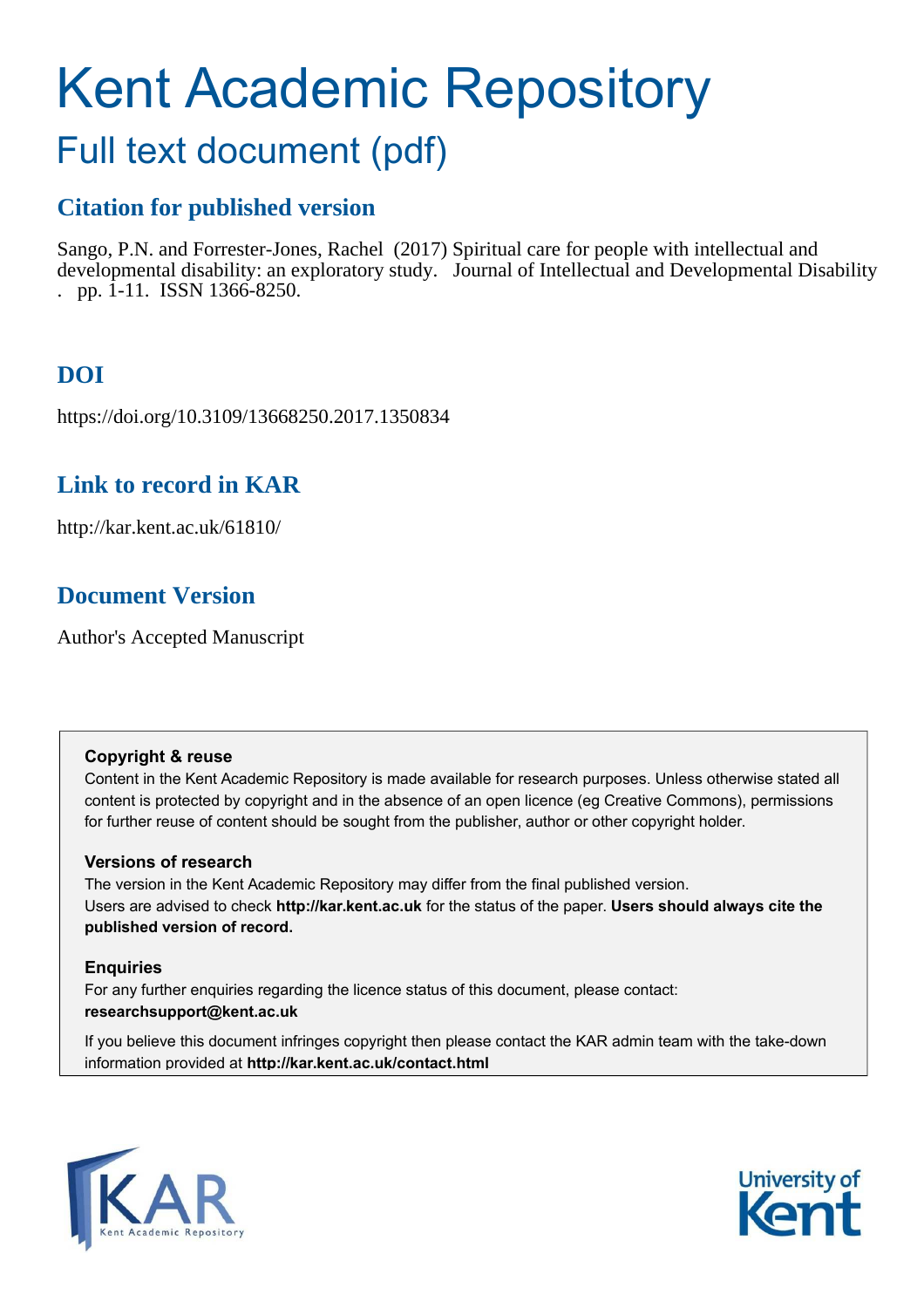**Spiritual care for people with intellectual and developmental disability: an exploratory study.**

**Dr Precious N. Sango School of Public Health, Midwifery and Social Work, Canterbury Christ Church University, Canterbury, United Kingdom Professor Rachel Forrester-Jones The Tizard Centre, SSPSSR, University of Kent, Canterbury, United Kingdom.** 

**Background**: A faith-based (pseudonym, Adam's House-AH) and a non-faith based care service (pseudonym, Greenleaves-GL) were explored to find out if and how spiritual support was provided for people with intellectual and developmental disabilities (IDD).

**Method:** Six months were spent volunteering within each service and a mixed-methods approach was utilised including applied and ethnographic methods to explore and describe if and how spirituality was embedded within the two services.

**Results:** Themes found included community of value; homely functional care; and barriers to spiritual care. GL staff tended to provide what we termed "religious spiritual care" whilst AH staff administered both "religious" and "non-religious spiritual" based support. This difference may be related to the type of training found only at AH which included spiritual dimensions.

**Conclusion:** Services could benefit from acknowledging the importance and significance of spiritual care training and education for effective and varied spiritual care for people with IDD **who desire such support**.

**Keywords:** Intellectual and Developmental Disability, Spirituality, Spiritual care, Health care professionals, Faith and non-faith based care services.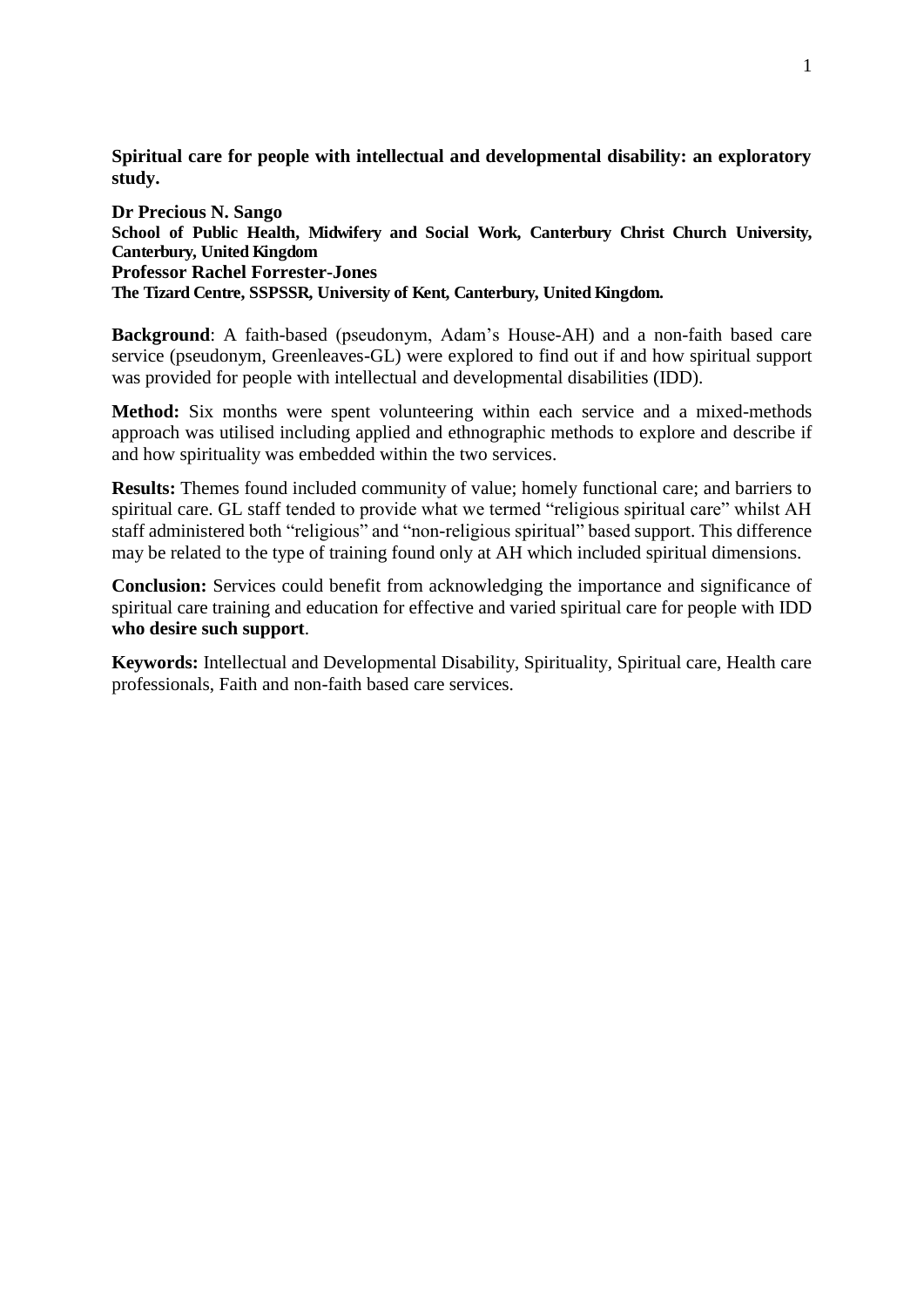#### **Introduction**

Spirituality is defined as faith in the "sacred"; a personal relationship with a supreme power (Baker, 2003), while religion implies an adherence to institutional beliefs and practices (see Argyle & Beit-Hallahmi, 1975). In this paper a multidimensional working definition of spirituality, informed by relevant literature (see Hill et al., 2000; Sango, & Forrester-Jones, 2014) is used to define spirituality as belief in supernatural phenomena. This multidimensional approach (see Figure 1), consists of three dimensions (as depicted in the circle section of Figure 1): "transcendence" (i.e. supernatural existence); "connection and relationship" (with self, others, nature, the supernatural); and "meaning and purpose" (making sense of life, striving for answers). These dimensions are rooted in either one of two categorical aspects of spirituality: 1) "religious spirituality" and 2) "non-religious spirituality" (the two rings around the circle in Figure 1). The first refers to the social practice and expression of belief in the supernatural (church attendance, worship or prayer). The latter, denotes adherence to belief in the supernatural without necessarily socially practicing this belief (not engaging in, or observing religious practices).

#### **PLEASE INSERT FIGURE 1. MULTIDIMENSIONAL WORKING DEFINITION OF SPIRITUALITY**

Literature on older people; people with intellectual and developmental disabilities (IDD), and people with mental illness suggests that spirituality and religion can provide meaning and purpose to life, support during stressful life events, and comfort at particular times such as when a bereavement occurs (e.g., Forrester-Jones 2013; 2014; Koenig, 2010; Narayanasamy et al., 2004; Stancliffe et al., 2016; Wiese et al., 2015). Recent government policy in the United Kingdom (UK) also stresses the need for individual's beliefs to be recognised and respected within social care (Care Act, 2014) **where appropriate.** Nevertheless, little research concerning spirituality and people with IDD exists, the few relevant studies (Minton & Dodder, 2003; Narayanasamy, 2007; Swinton, 2001, 2002; Shogren & Rye, 2005; & Turner, Hatton, Shah, Stansfield & Rahim, 2004) suggest that spiritual and religious support mediates social and psychological well-being, especially if the person with IDD is involved with a religious or spiritual community (Gaventa, 1993; Swinton, 2001). Even less research concerns people with severe and profound IDD, though Bassett, Perry, Repass, & Silver, (1994) and Sango & Forrester-Jones, (in press) found the role of prayer to be reported as important to the well-being of these individuals. McEvoy, MacHale and Tierney (2012) and Forrester-Jones (2013; 2014) also demonstrated the merits of spiritual and religious explanations of dying or death and funeral rituals to individuals with IDD.

Swinton (2001) argues that to deny people with IDD the opportunity for spiritual support limits their quality of life. To date though, limited evidence exists which demonstrates how paid support workers can and do cater for the spiritual needs of people with IDD. The aim of this paper is to report on an exploratory study of spiritual care provided in two different UK care services: a faith-based service (pseudonym Adam's House-AH), and a service with no stated basis of faith (pseudonym Greenleaves - GL). The main research question was, to what extent and how was spiritual support **offered and** provided to individuals in two different IDD services?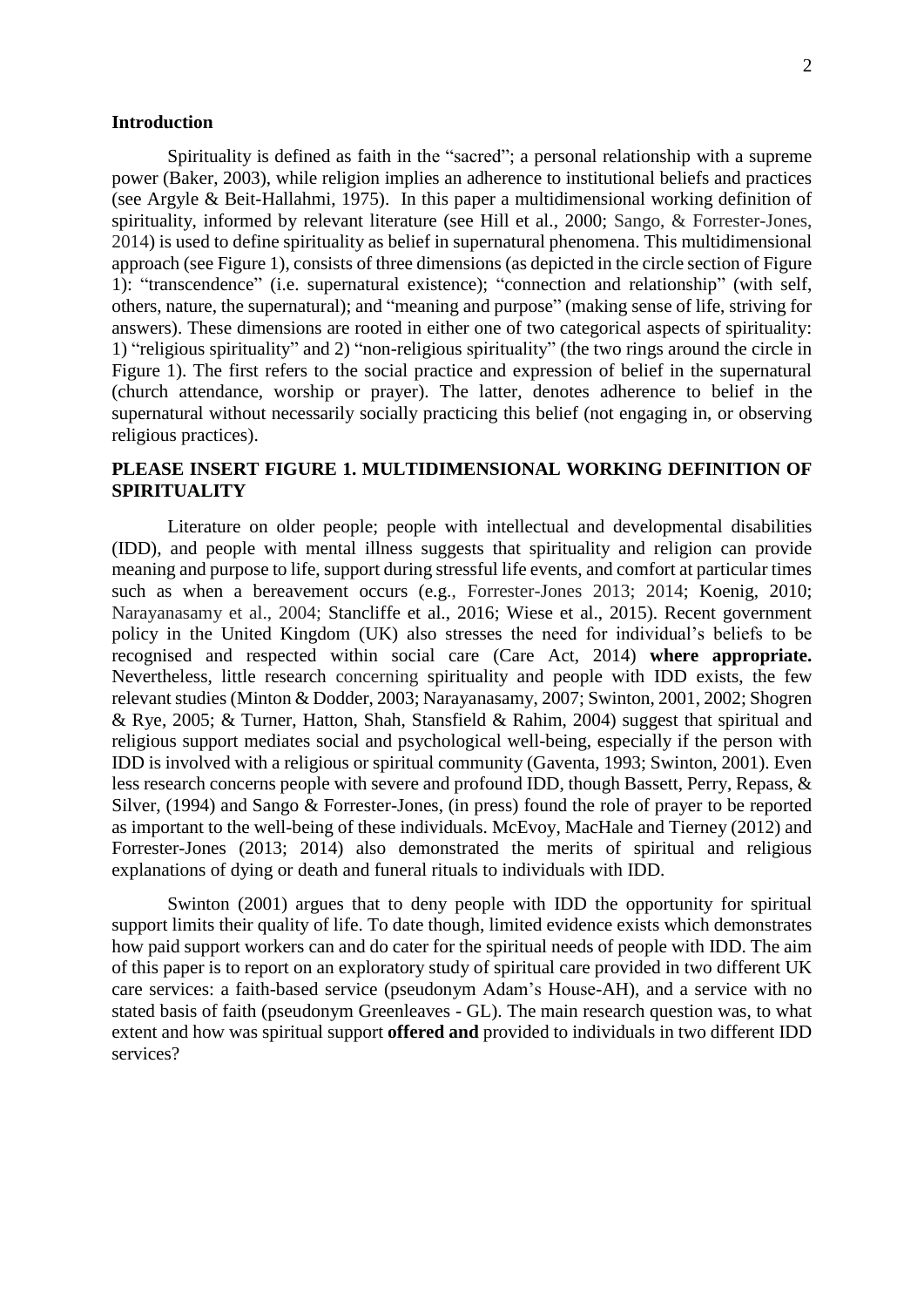#### **Methods**

#### **Study design**

The study design was exploratory using a mixed-methods approach given the complexity and "fuzzy" nature of the phenomenon of spirituality, which cannot be easily explored using a single research method (Sandelowski, 2000). Quantitative and qualitative data were collected simultaneously, analysed independently and combined to gain an understanding of participants' perspectives around spiritual and religious matters, and whether or not, and how they operationalised this through their care practice (Creswell, Klassen, Plano Clark, & Smith, 2011). Pragmatism was the philosophical underpinning of this methodological triangulation (Tashakkori & Teddlie, 1998).

#### **Ethics**

The study was approved by the UK's National Health Service South-East Ethics Committee (Ref: 13/LO/0594). Each participant received an information sheet explaining the nature, reason and voluntary nature of the study, as well as a consent form to sign. Participants were assured that anonymity and confidentiality would be maintained.

#### **Sampling and recruitment**

A purposive sampling method was used, with the aim of recruiting 50 IDD support workers (ideally 25 participants in each service). All staff (total of 35 in GL; 57 in AH) were invited to participate by their respective managers via hard copy information sheets and consent forms following managers' consent for the research to take place. The first author visited each service to explain the research to staff, providing opportunities for questions and/or concerns to be raised. It was made clear that participation was voluntary and that non-participation would not affect anyone's employment or social status within the service. Of the 92 staff approached, 42 people (21 in AH; 21 in GL) agreed to participate by returning signed consent forms.

#### **Setting**

The study sites were purposefully selected to explore how staff in a stated "faith-based" service (AH) and another service stating "no-faith" (GL) perceived and operationalised spiritual or religious aspects of care to people with IDD. Both services were situated in the South East of England and regulated by the same local authority and so provided a comparative base from which to explore the two different service models. Both services had similarities and differences (no two services are ever identical in nature), therefore direct comparisons as regards service provision could not be made. The purpose of this study however was not to compare the services de facto, but rather to explore how spiritual support was being provided in two services offering different models of spiritual support.

The residences of both services were located across both rural and urban areas. AH included nine supported living houses (between 3 and 6 residents with IDD living in each house) with 24 hour care provided by both "live-in" and "live-out" paid staff and volunteers. None of the staff had a predominant role for the provision of spiritual care. Two participants had been paid staff and were now volunteers, sometimes assisting with general activities (e.g., "trips out" with residents). GL consisted of three houses (between 3 and 11 residents with IDD living in each house) with a 24 hour care system. All members of GL staff were paid and none lived in the houses.

AH's written care philosophy centred on "sharing", "relationships", and "simplicity" and supporting individuals to "explore their spiritual lives". GL's mission statement focused on Valuing People (2001) with an emphasis on meeting the social and physical needs of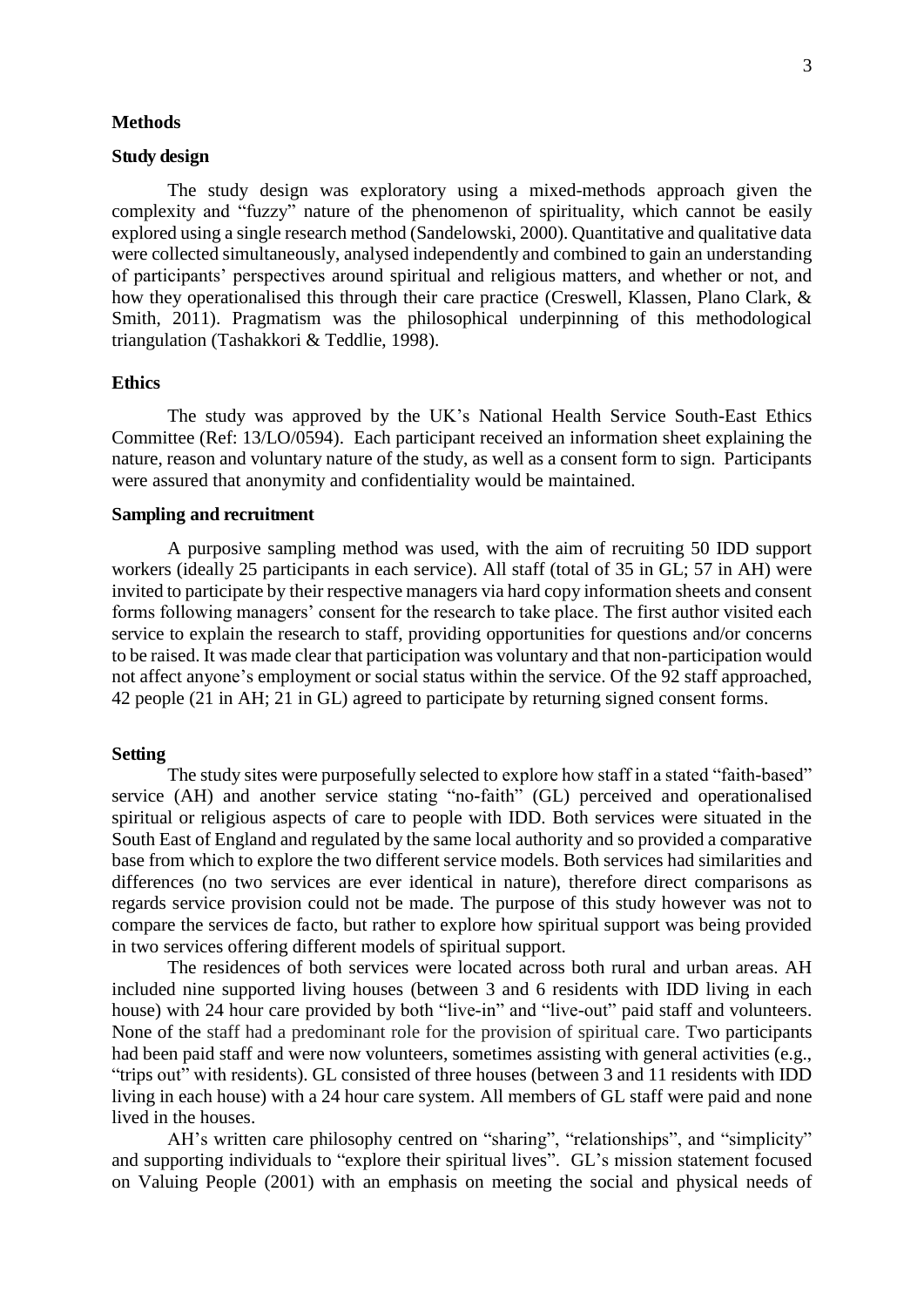residents through individual Person Centred Plans (PCP). Entry to AH was generally through service users' relatives, who "had heard about AH" via their social networks. Once approached, AH provided the prospective residents with IDD an opportunity of a "trial period" (a day's visit or an extended stay for up to three months) in order to decide if they wanted to live there, and which house they preferred to live in. The decision for a service user to live at GL was made by themselves in conjunction with their family or care provider, or Local Authority. A companion paper to the current study which reports on the views of the residents of both services demonstrates how the total sample were very similar as regards their level of IDD and support needs (Sango & Forrester-Jones, in press).

#### **Materials and procedure**

The first author spent six months in each service performing participant observation (PO). In AH, this included supporting residents in their domestic and social activities including daily chores, communal meals, horse riding, dance, music, football, and enabling individuals to attend church, participate in monthly house meetings and "community gatherings" (social, spiritual or religious events organised by both staff and residents). At GL, PO meant participating at meal times, weekly staff meetings, shift-handovers, and at various social clubs held at local pubs and church halls, and college classes such as cooking.

A semi-structured interview was developed using questions from the Spiritual Care Competence Scale (SCCS) (van Leeuwen, et al., 2007) and the Spiritual Care Perspectives Scale (SCPS) (Amenta, Highfield & Taylor, 2000). These scales aim to capture staff selfassessment of their own "spiritual competence" (i.e., how equipped they feel regarding their knowledge and skills to provide spiritual care) and their attitudes towards providing spiritual care to individuals with IDD. **The SCCS 13 items' Cronbach's alpha was 0.82 and according to Nunnally (1978) reliabilities of 0.7 or higher will suffice. The SCPS 6 items' Cronbach's alpha was 0.64; a respectable reliability that can be justified by the number of items (i.e., 6) on the scale (Cortina, 1993), as well as the fact that lower thresholds have been found in the literature (Santos, 1999).** Interviews commenced midway through data collection to enable researcher-participant rapport to be established. To enhance the credibility of findings (Maxwell, 1992), all interviews were audio-recorded and transcribed verbatim with field notes written up immediately post each PO session.

#### **Analysis**

Quantitative data were subject to descriptive analysis using SPSS V22. NVivo V10 (QSR International, 2012) helped manage and sort the qualitative data which was then analysed thematically by the first author following Braun and Clarke (2006) with the second author independently analysing half of the transcripts. Codes and themes were compared and crosschecked between the authors until theme descriptions were saturated and agreed upon.

#### **Results**

To avoid risk of directly comparing two non-identical services, only descriptive statistics and qualitative findings are reported here. The focus is therefore on exploring the differences in the spiritual care models of AH and GL.

#### **Sample**

The total study group (n=42) included individuals from Europe, Africa, and Asia. Participants were mainly female (n= 9 males) and aged between 18 and 53 years old. Fortyfive percent had worked for their respective services for more than five years. Fifty-seven percent had been educated up to secondary school or further-education level, 26% had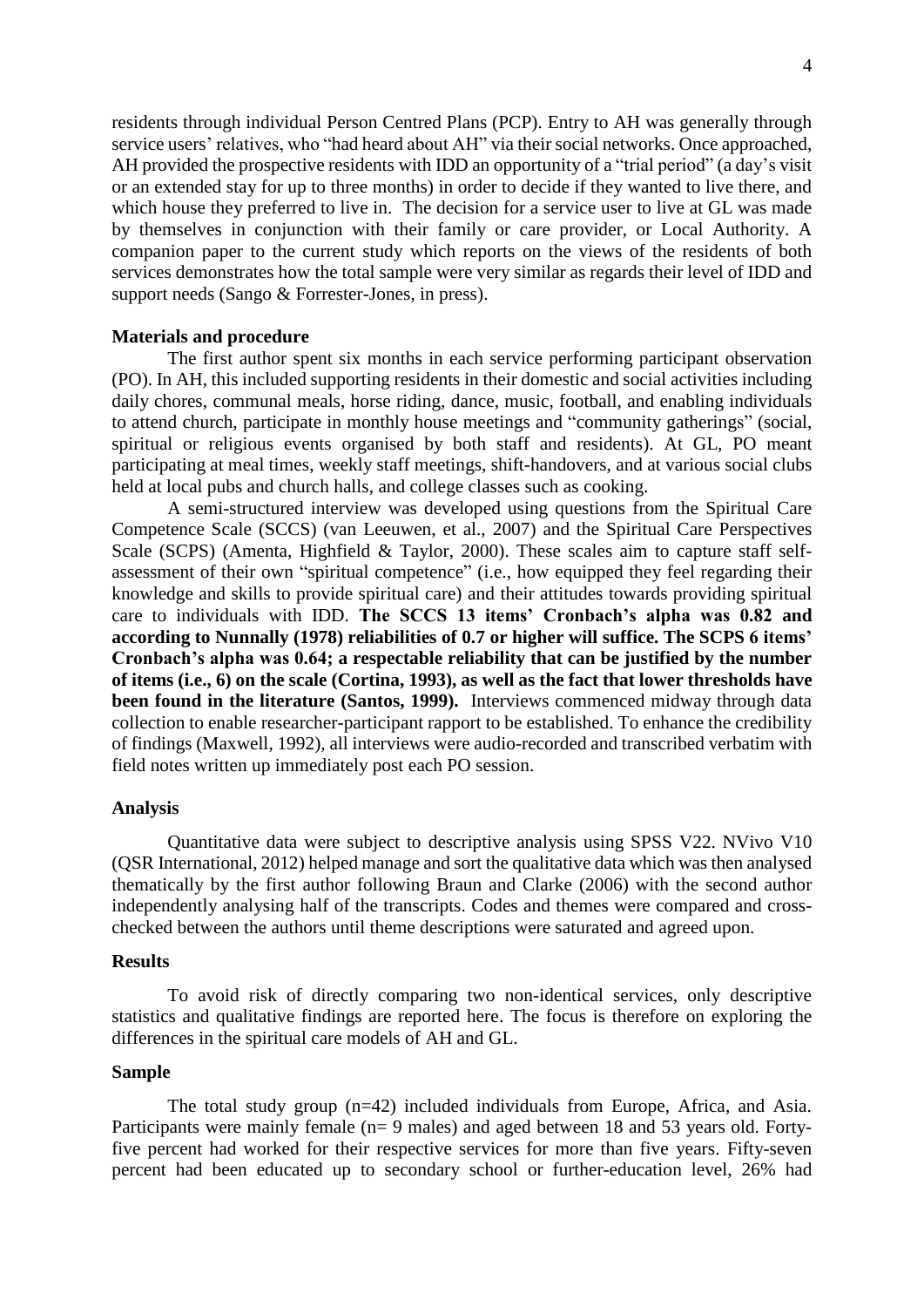| undergraduate | qualifications | and | 7% | had | postgraduate | qualifications. |
|---------------|----------------|-----|----|-----|--------------|-----------------|
|               |                |     |    |     |              |                 |

#### **Religious and spiritual background**

Eighty-six percent of AH and 52% of GL staff reported they were Christian. Thirtyeight percent of GL and 5% of AH staff said they had "no religion". Of those who said they were "Christian", 22% from AH and 36% from GL reported family traditions as a major influence on their current belief, stating that their Christianity was derived from having: "been christened"; "raised in the Christian religion"; or "my parents encouraged me to attend Christian events".

Eighty-one percent of AH and 24% of GL staff reported that their own spiritual beliefs were influenced by the importance of spiritual matters in the lives of residents, as illustrated below:

**G:** …I think because without…[residents] I wouldn't be dwelling so much about what

the meaning of our lives is… (AH female paid staff).

Most AH (81%) staff also reported that their Christian belief and religious background influenced their daily lives and approach to work:

**P:** ...so as challenging as it [the job] is...you...ask guidance from God. I tend to say

these sorts of things whenever I go to work..."He is the one leading you, guiding you..."

(AH female paid staff).

Such spiritual influence also involved believing that a higher order (God) was watching how they carried out their work:

**Y:** …if I am asked to do something [at AH], I try to do it even if no one is watching me

because I believe that someone else is watching me, who is God of course. (AH male

paid staff).

62% of GL staff who had a religious belief also said that it influenced their lives and jobs especially during difficult times:

**HP:** I turn to my religion and spirituality when I need it most, when I go through tough

times. (GL female paid staff).

Others at GL felt that their work was influenced more by a *"code of practice and conduct at work".*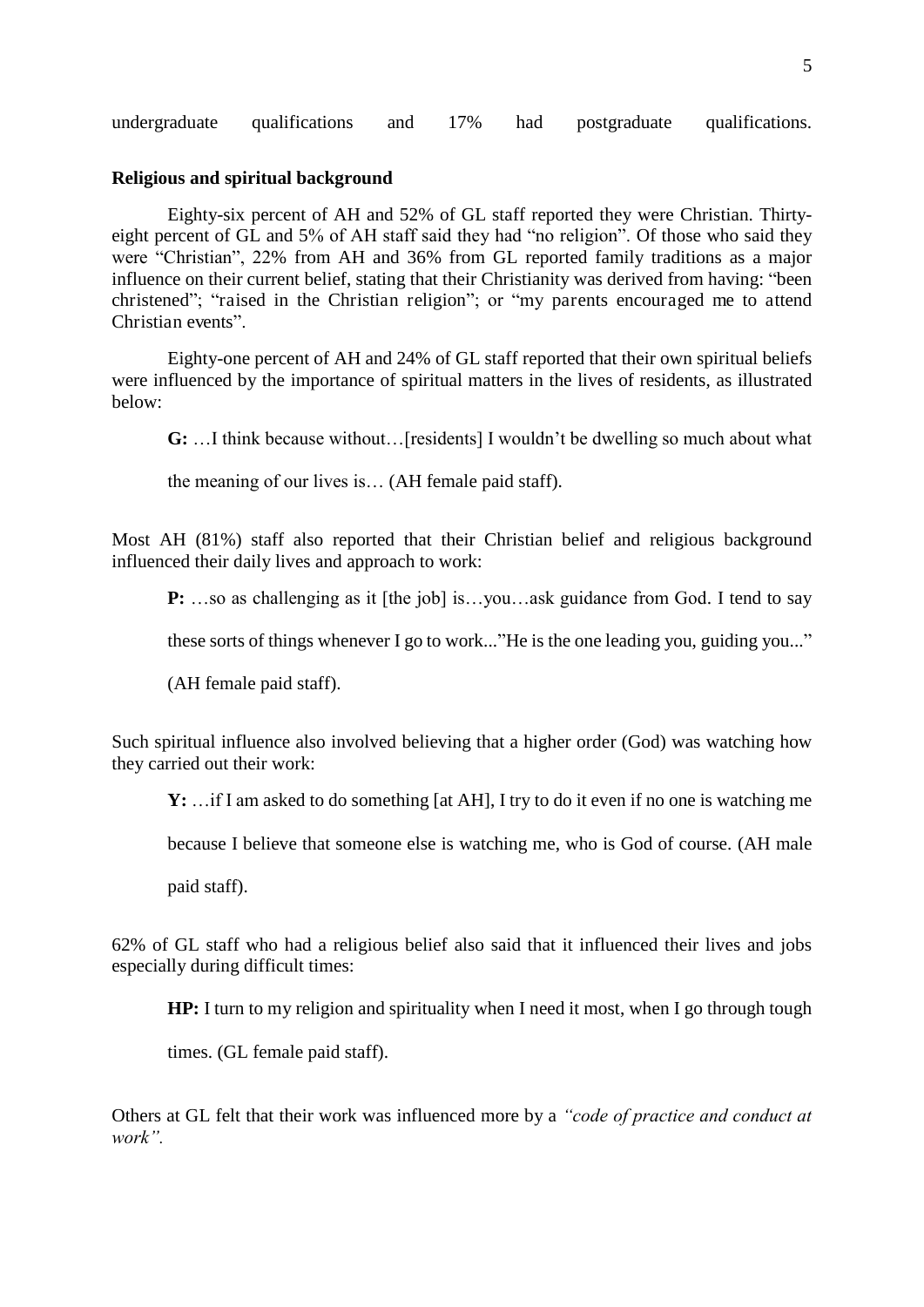#### **Spiritual care competence and experience**

There were no mean or median differences between GL and AH participants as regards their attitudes towards spiritual care (e.g., being positive about residents' spirituality), perspectives of spiritual care (e.g., whether or not enough attention was devoted to residents' spiritual care), or their own spiritual care competence and experience. During PO, all of the AH staff provided examples of when they supported residents in a religious or spiritual context, as illustrated by two participants below:

**P:** Every day before we have supper we sing Praise - it's part of spiritual care. One of

them [resident] asks us to pray for their Mum or Dad who [have] passed away. It makes

him feel better... (AH female paid staff).

**Ss:** [Resident] doesn't go to church but always asks us to "pray, pray" for her family

before she goes to bed. (AH female paid staff).

The importance of spiritual practices in helping residents **who want to engage in them** to "feel better" is also highlighted in a companion paper by the authors in which service users report the significance of prayer in the context of hope, healing, meaning and purpose (Sango  $\&$ Forrester-Jones, in press).

#### **Church attendance**

All of the participants recounted moments of providing religious spiritual care in the context of supporting residents to attend church. Seventy-one percent of GL and 48% of AH staff felt that Sunday Class activities such as colouring images of biblical characters, singing hymns and choruses, and socialising during refreshment breaks were the main attractions:

**MC:** They [the residents] sing hymns, colour pictures of [Biblical] stories and discuss

different things about the story. They play instruments, have a cup of tea and a biscuit.

They see their friends each week. (GL female paid staff).

AH staff also highlighted an additional spiritual element to attending church:

**Ss:** … I think they have always gone to church since they were young. They can think

about God if they go to church, and be reminded of God. (AH female paid staff).

AH staff also helped residents to engage in monthly "community gatherings" and yearly "pilgrimages" at various Cathedrals in the UK (and occasionally in Europe):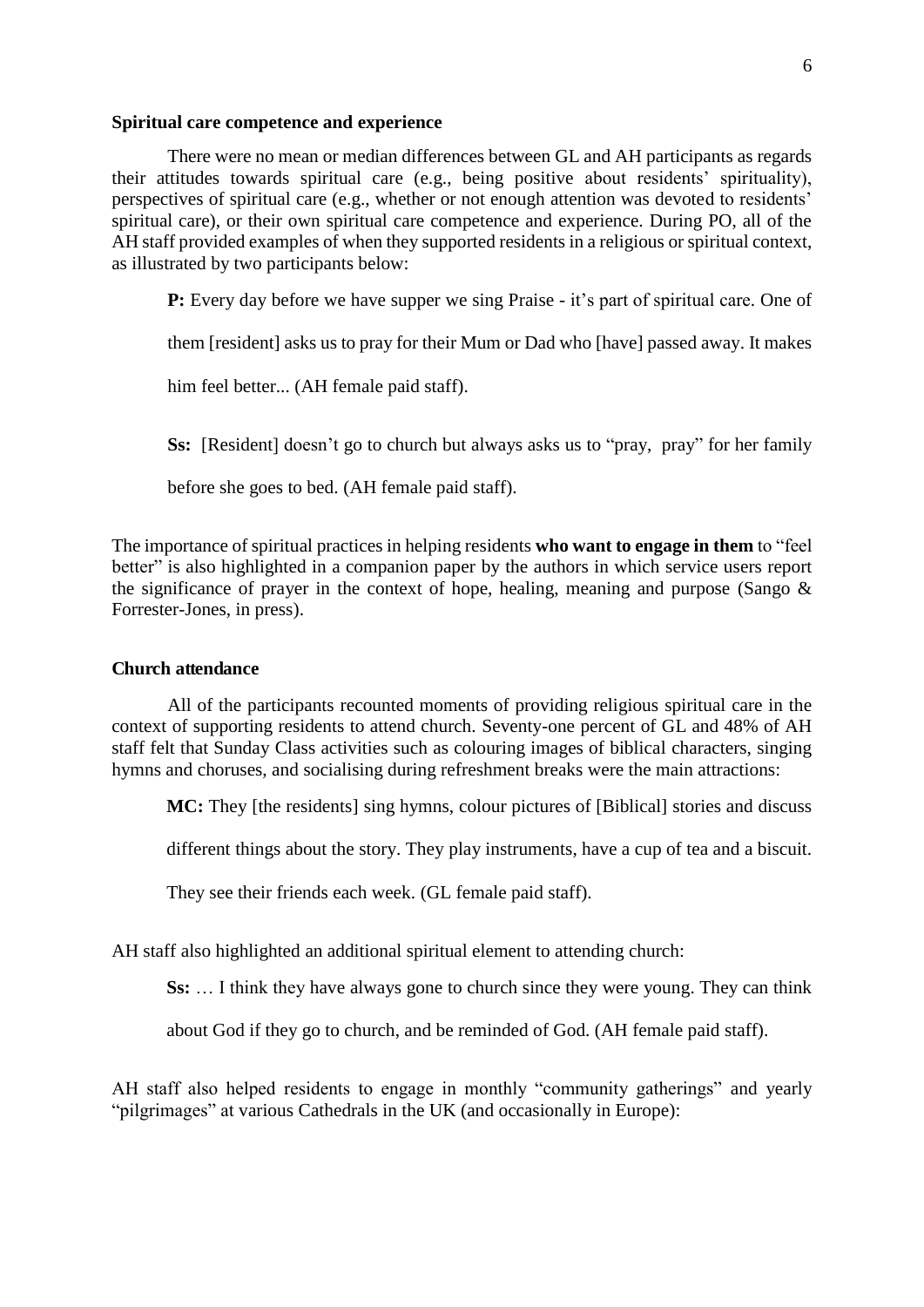**M:** We have pilgrimages. We walk together, support each other and have prayer and meal times. We sing and walk…different distances, different places. They enjoy it, especially when we sing and pray together. (AH female paid staff).

#### **Education and training in spiritual care**

AH staff (62%) reported that they received specific training in spiritual care as part of "formation". This was provided in-house and included general support worker training such as manual handling, PCP, health and safety, and information about IDD. 'Formation' also included sessions on "exploring the spirituality of people with IDD" and "spiritual care for people with IDD" as described below:

**J:** …I have never seen any training offered by any organisation on how to support people's spiritual needs, so we are lucky in [AH]. It helps you understand how to support people. It entails things like prayer, the history of [AH], Makaton, person centred approach and learning disabilities. (AH female paid staff).

Ninety percent of GL staff reported that they had no specific spiritual care training, with the rest (10%) stating that their training consisted of general instruction in healthcare, managing challenging behaviours, and PCP.

#### **Qualitative findings**

Three themes were derived from the qualitative data gathered via PO (see Figure 2 below).

#### **PLEASE INSERT FIGURE 2. THEMES FROM ADAM'S HOUSE AND GREENLEAVES**

#### **Community of value**

 This theme was unique to AH and related to "non-religious spiritual care". It included two categories: "*shared lives"* and *"*i*nformalised care relationships"*.

#### **Shared lives**

Care in AH seemed to be submerged within a sub-culture of norms which enabled staff and service users to share daily life experiences. For example, staff and service users shared meals together whereby food was laid out in the centre of a table, and after saying grace (during which everyone held hands) everyone served food to each other (rather than staff serving residents their food individually), as described below: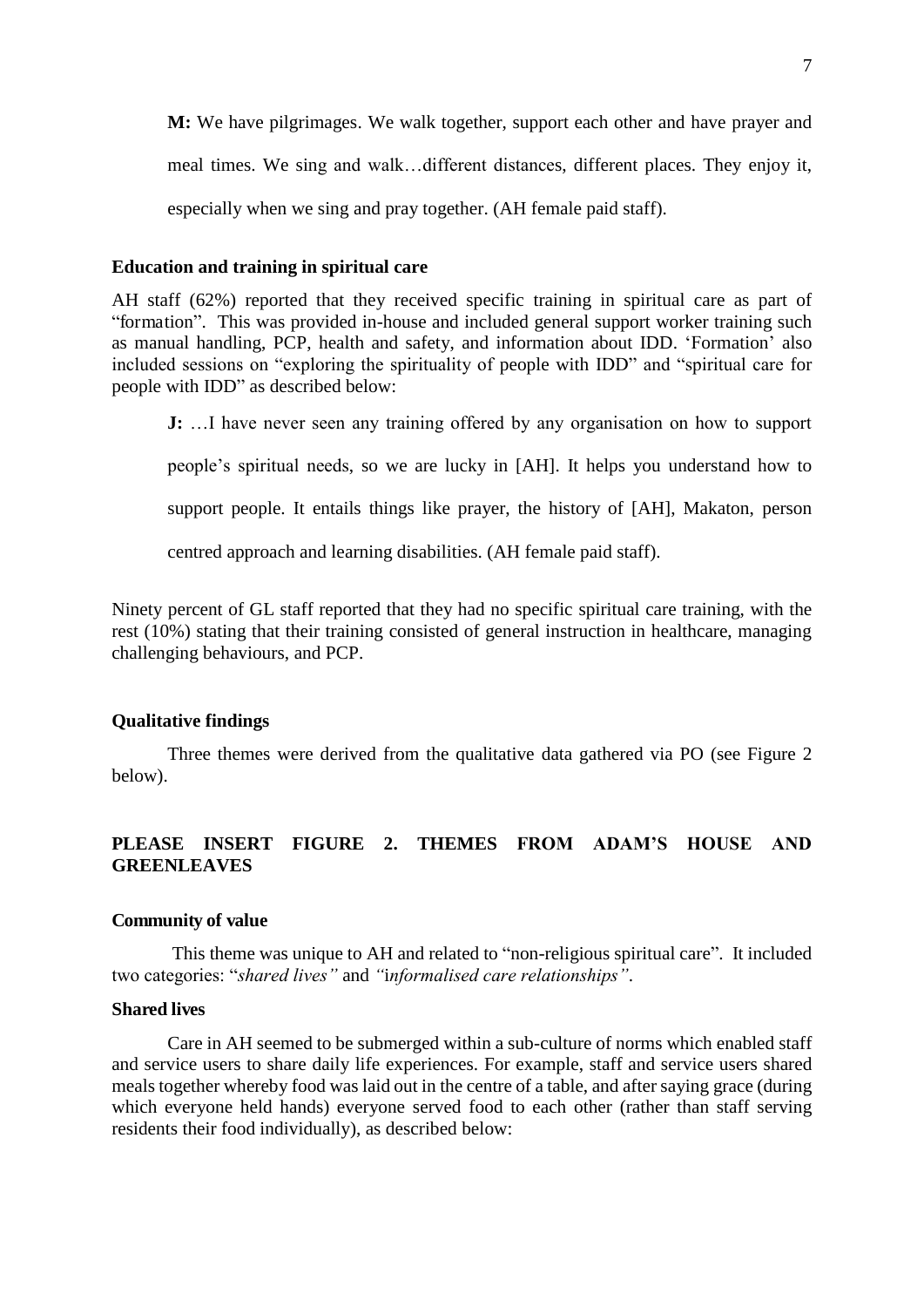**E:** How we sit and eat and serve one another says something about [AH], that people are included rather than excluded. And in a way, its deeply Christian. From reading the gospel, Jesus often ate and drank with people no one else wanted to be with. There is something intimate about sharing. (AH male paid staff).

Eating together reflected "sharing" in a tangible way which went beyond staff making sure residents were being fed. The above quote by E typified the views of most AH staff; that the tradition of eating together was derived from and embodied a sense of the spiritual, informed by the Christian value system. According to staff, this habit fostered spiritual intimacy between them and the service users, enabling individuals (both people with and without IDD) to disclose their spiritual needs which often included requests for prayers for their loved ones or themselves. "Doing things together" with both residents and staff taking on an equal role also extended to everyday tasks such as cooking, washing the dishes, and hoovering:

**J:** The most precious moments in the day are washing up with P because we put on the radio and sing along. It's the presence of them [residents with IDD] and the time we spend with them. Social care is a human service, it's not just about delivering a service… (AH male paid staff)

Participants also reported that "sharing" led to valuing individuals on an equal footing, which moderated any potential power imbalances between staff and service users:

**Hg:** ... so I think that the living together experience actually teaches new assistants how

to treat [service users] and how to respect them and how they make equal

relationships.... (AH male paid staff).

Through these shared experiences, religious and non-religious spiritual support appeared to be provided as a matter of course for service users **who requested it**, and staff were able to create opportunities and space for people to be supported through life experiences including periods of emotional instability:

**Sk:** When [residents] are not stable I try to give them some calm and peace (AH female

paid staff).

Participation at religious events (e.g., funeral services) were not compulsory, but neither were service users excluded from them as shown below: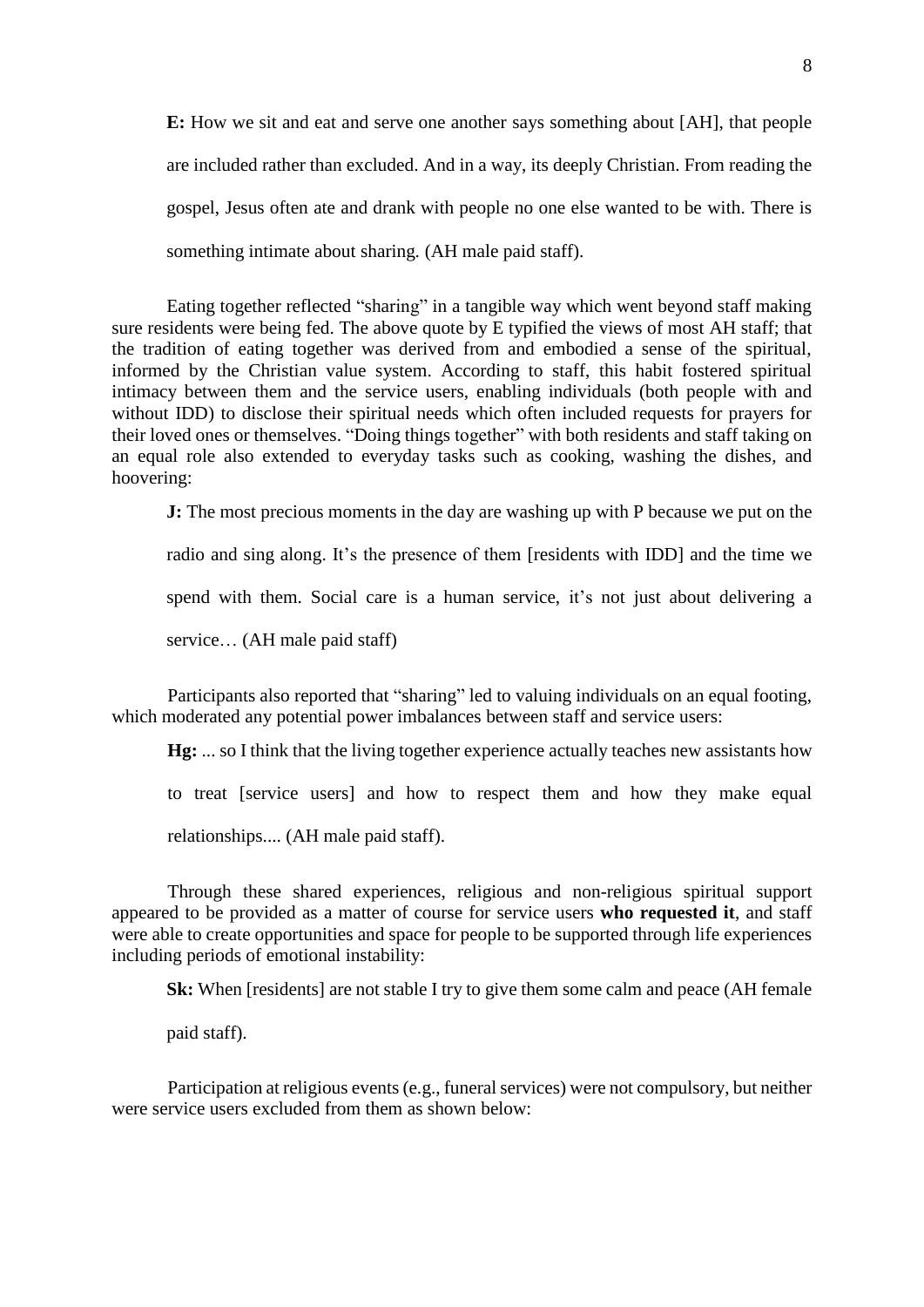[Field note: funeral church ceremony 10. 09.2014] I stopped to chat with T [resident]

who attended the funeral [of another resident]:

**R:** Hello T, how are you?

**T:** Good thanks, I'm not staying, going home (T speaks and signs the word 'home').

I later discovered that T chose not to attend the funeral because she was tired from the

day's activity (card making etc.) but wanted to say 'hello' to people.

#### **Informalised care relationships**

Staff-service user interactions were observed to be respectful, caring, and reciprocal to the extent that attachments appeared to be familial in nature. These types of interactions may be typical of other non-faith based services which offer similar less institutional settings (see Emerson et al., 2000) suggesting that the benefits of a faith-based setting like AH may be due more to the social support provided rather than to specific religious or spiritual practices **on offer.** In the current study however, for most AH staff, these informalised care relationships also personified a dimension of spiritual community:

**J:** We are all members of the community, a flat structure of equal people. I think you

have relationships with people not because you are paid for it but because you are fond

of them. (AH male paid staff).

Durable relationships were also evident, where staff-service user relationships continued even when one party had left the service:

**E:** There was a resident who came to [AH] in 1974. We were quite close and she got

Alzheimer's and had to move into a nursing home. I visit her every week and take some

music as she always liked music and singing (AH male paid staff).

#### **Homely Functional Care**

 This theme characterised GL and described supporting residents to live in a "homely" atmosphere with an emphasis on the daily processes and practicalities of care. Here, prominence was placed on individuals' physical needs, promoting empowerment and their independence, and respecting and supporting their choices:

**MC:** They are all happy, healthy looking, get a good meal and drinks each day, and

toileting. The home is homely. Their bedrooms are suited for them and they can bring

things from home to make things more homely. (GL female paid staff).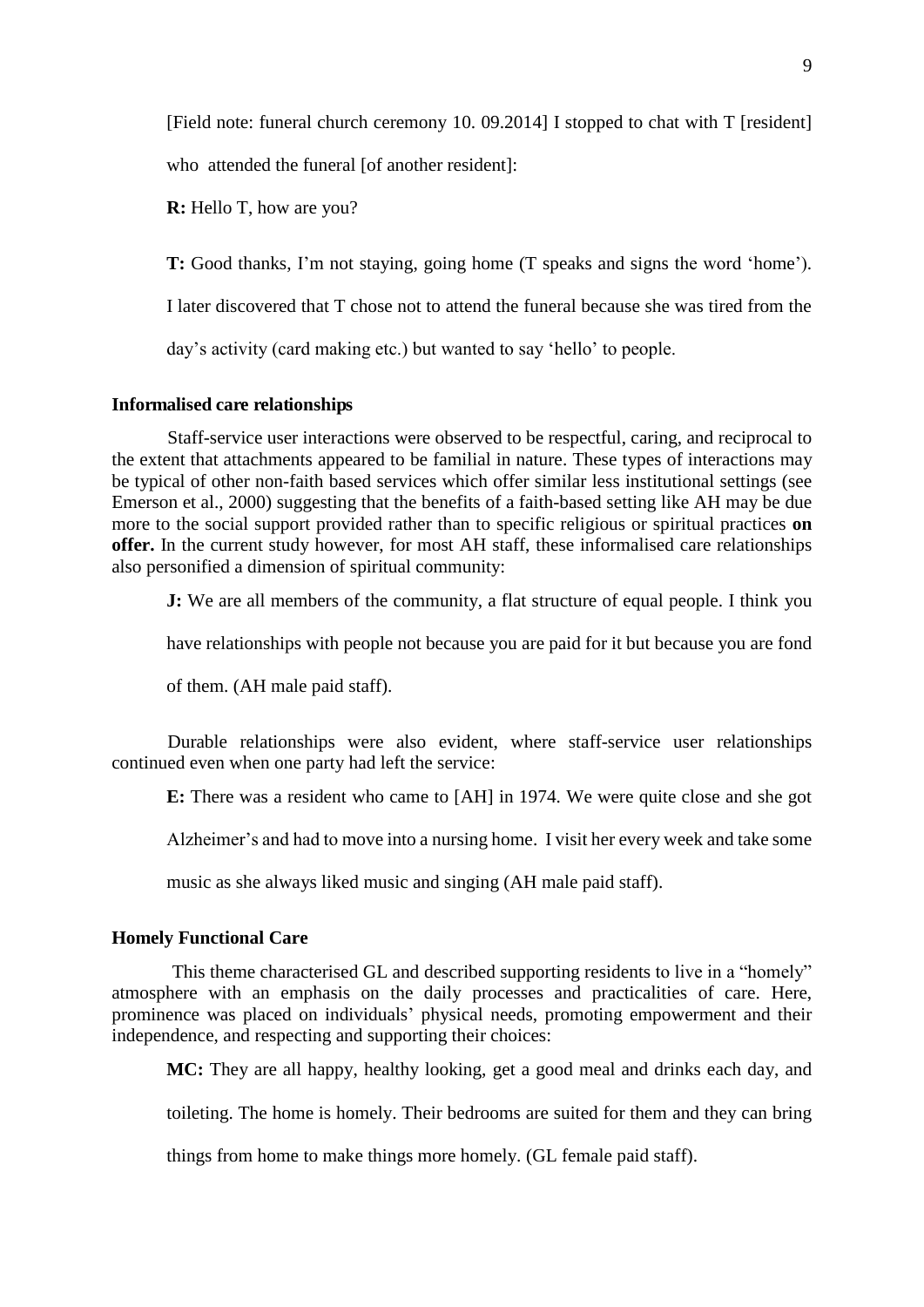In the authors' companion paper (Sango & Forrester-Jones, in press) some GL residents expressed interest in and requested spiritual and religious activities yet whilst every resident had a personal daily "activity planner" which included a range of activities (e.g., social clubs, day centres, cooking and wood work) activities of a spiritual nature were absent. Nevertheless, GL staff reported that they provided practical support to individuals who had suffered a bereavement, by organising transport or accompanying individuals to attend the funeral. K's quote below exemplifies how some staff felt ill equipped to provide effective spiritual support during grief, as also suggested by Stancliffe et al. (2016) and Wiese et al. (2015):

**K:** I have got one who is going to his first funeral. He has basic understanding but to

him it's like "I am just saying goodbye aren't I" and I'm like, "yeh you are pretty much

just saying goodbye'. (GL female paid staff).

#### **Barriers to spiritual care**

Obstacles to providing religious and spiritual care were highlighted by over 50% of staff at both services. Three categories formed this theme: "*communication issues"*, "shortage of staff*"* and *"*staff perceptions of spiritual understandings*"*:

#### **Communication issues**

AH staff used a mixture of Makaton (a multimodal communicative approach using speech, signs and graphic symbols) and other alternative, and augmentative communication strategies to communicate with service users. Where individuals with IDD could not speak, religious and spiritual pictorial images were used to facilitate prayer and praise sessions. There was concern from some staff that there was a tendency to assume that non-verbal individuals were enjoying religious activities because they "looked happy" at these events:

**G:** It's tricky with people who are not communicating verbally because it's a bit of a

guessing work. For example one individual goes to church but doesn't speak. She never

said "I want to go to church", but she is smiling and seems quite happy there, so we

think she wants to go there. S [service user] says 'prayer, prayer', so we have the board

[pictures and symbols] and we give it some structure. S puts the pictures on the board.

(AH female paid staff).

GL staff also felt that the lack of communication skills of some residents was a barrier to their spiritual needs being met:

**SH:** Sometimes our patients are unable to communicate with us…spiritual needs in

consultation with the client is not always possible. (GL female paid staff).

#### **Shortage of staff**

Shortage of staff was also reported as a difficulty for both sets of participants. Although staffing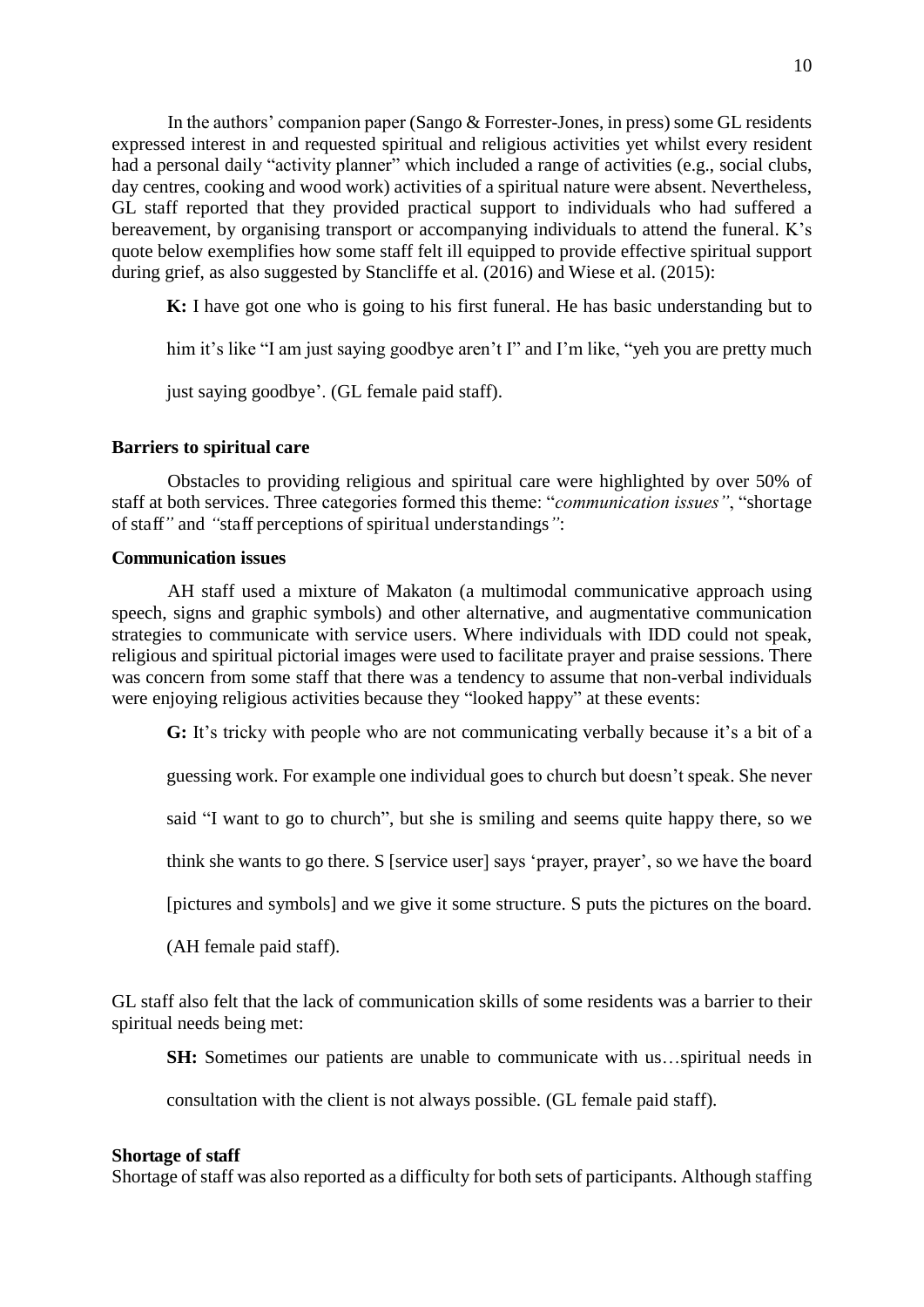levels per resident were similar across both services, AH staff shortages were either due to limited funding or administrative or general care tasks taking up "too much time". New staff who had not yet received "formation" training were often not "confident" enough to provide religious or spiritual support (e.g., accompanying residents to church) and this could lead to less attention devoted to spiritual care:

**G:** It's [religious and spiritual care] the first thing that gets cut, when we are short

staffed (AH female paid staff).

**Y:** There are times when you can't take people to church. You don't have a driver or

you have new people and they are not confident enough to go…(AH male paid staff).

GL participants stressed the need for additional staff so that "more time" could be devoted to "one-to-one" holistic care, otherwise functional aspects of care (e.g., personal care, medication) overshadowed opportunities for spiritual support:

LD: Because there are a lot more physical things that they need - bathing, medication,

you don't really have time to sit down and talk about spiritual things (GL female paid

staff).

#### **Staff perceptions of spiritual understandings**

Over 50% of GL staff suggested that residents "might not have a spiritual need" or did not understand spiritual matters due to their "mental capacity":

**BL:** I just feel like they do not have the mental capacity to understand real beliefs. I

mean if they had it, then yes there would be lots of attention. We have the

understanding, but they don't (GL female paid staff).

Some GL staff also said that they felt "uncomfortable" trying to provide religious or spiritual care in the face of their own lack of knowledge or belief in, "spiritual things":

**RJ:** I have actually requested not to take them [to church], not because I do not want to encourage them to believe, but because I don't believe and I don't want to be put in a

situation where I feel uncomfortable (GL male paid staff).

**SH:** We have had staff here saying that they are atheist and so do not want to go to

church. But it is an activity, the same as swimming (GL female paid staff).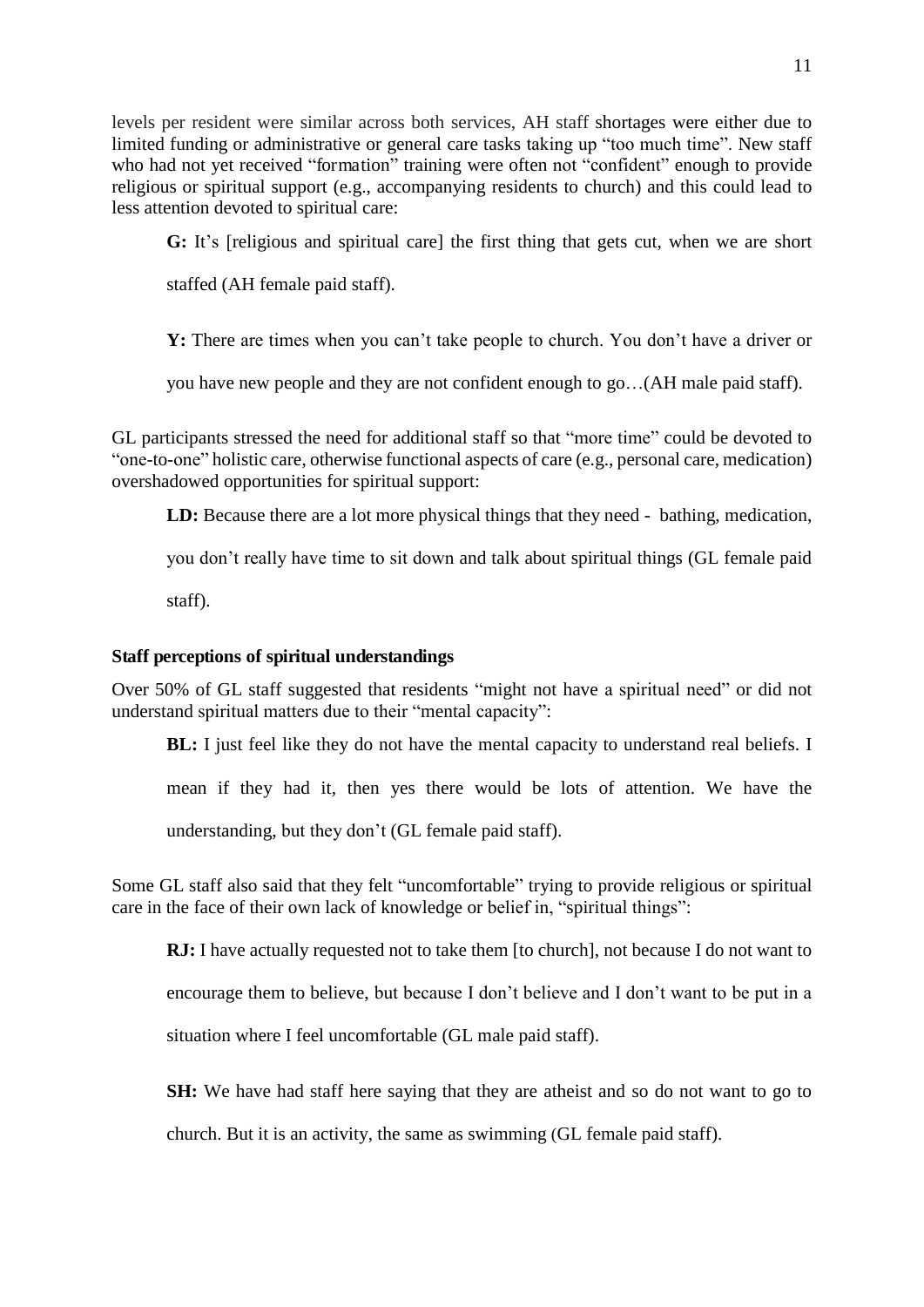Such refusals to accompany residents to church may be a conundrum for a service which is short-staffed.

Around 50% of AH staff reported feelings of "doubt" and "fear" in relation to preparing prayer sessions and talking about religious or spiritual matters with residents:

**E**: There can be a fear about forcing religion on people. Certainly in recent years, Christianity has become marginalised in Western Europe and our society has become more secularised. (AH male paid staff).

#### **Discussion**

Two different models of spiritual care were delineated from the study. On the one hand, in GL spiritual support was provided through religious spiritual care, by helping individuals to attend church and other religious activities. This supports previous empirical studies (e.g., Minton & Dodder, 2003; Swinton, 2002; Shogren & Rye, 2005; Turner et al., 2004). AH staff on the other hand provided both religious spiritual care (church attendance, prayer), and nonreligious spiritual care (sharing spiritual experiences and discussing the meaning and purpose of life); the latter of which, arguably, relates to the concept of positive social support (Emerson et al., 2000; Forrester-Jones et al., 2006; 2014). It has however been suggested (Swinton, 1997; Watts, 2011) that spiritual care can also take the form of close relationships and spending time together, particularly for individuals with profound IDD. Characteristics of the non-religious spiritual care provided by AH staff form part of the multidimensional working definition of spirituality (Figure 1). In the current study, the context in which non-religious spiritual care was provided, and the meaning ascribed to that support by participants was what made the support spiritual rather than simply social.

#### **Religious and spiritual background, attitude and spiritual care provision**

Both AH and GL staff reported personal spirituality. For AH, this was generally rooted in the religious spirituality category, contextualised within the three dimensions of spirituality as discussed in the introduction (Figure 1) and results section of this paper. The spirituality of GL staff was more grounded in the non-religious spirituality category; contextualised within transcendence, and connection and relationship dimensions. Previous literature has intimated that health and social care staff who have some form of religious affiliation tend to identify spiritual needs in "patients" compared to those claiming no religious affiliation (see Amenta, Highfield & Taylor et al., 1994; Narayanasamy & Owens, 2001; Narayanasamy, Gates & Swinton, 2002; Ross, 1994; Stranahan, 2001; Soeken & Carson, 1986). Musgrave and McFarlane (2003) further suggest that social care staff may sometimes allow their personal beliefs to influence the way they carry out their roles at work in relation to spiritual and religious care. Some of the GL staff perceived residents to be lacking in awareness or understanding of spiritual matters due to their IDD, or that they had no spiritual needs. These perceptions were in contrast to those of AH and this attitudinal difference might explain in part, why both religious and non-religious spiritual care were provided in AH compared to GL (e.g., Soeken & Carson, 1986).

#### **Education and training in relation to spiritual care**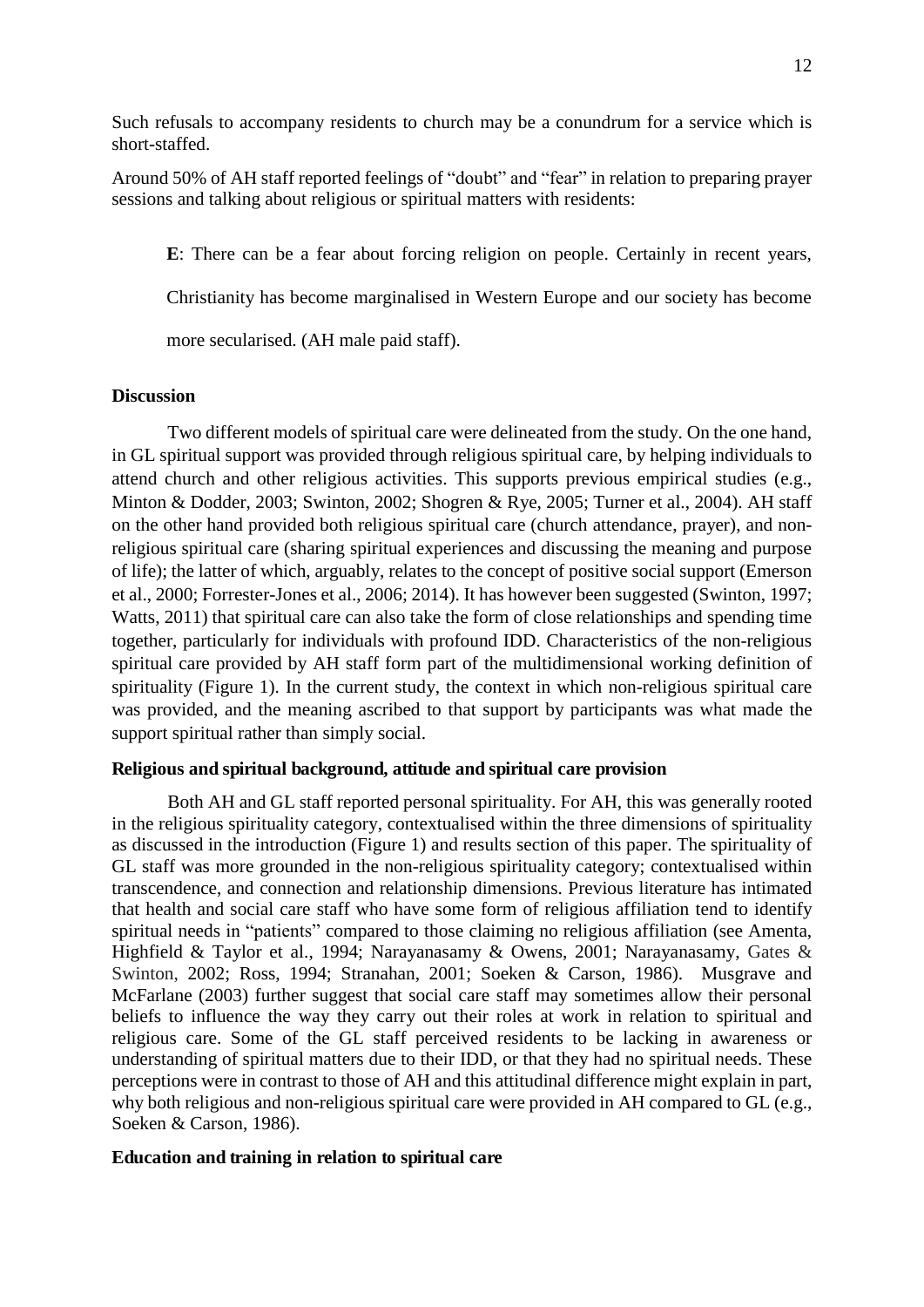Attitudes and practice towards spiritual care demonstrated by AH staff may also be related to the specific spiritual care training (formation) they received. Piles (1990) argued that spiritual care training determines the level of spiritual care support offered by staff. Studies of general nurses (Baldacchino, 2006) and health care workers (Amenta et al., 2000; Balboni et al., 2013; Pesut 2002; Van Leeuwen, et al., 2008) have also associated limitations in spiritual support with a lack of education on the topic. Our study therefore provides further valuable insight into the positive influence such training can have on IDD support workers' spiritual care competence. Diverse perspectives remain as to whether or not spirituality and spiritual care should be "taught" to health care professionals, or if spiritual care competencies are and should be something that are "picked up" whilst on the job (e.g., Bradshaw,1997). Others (e.g., Amenta et al., 2000; Narayanasamy, 2001) stress the importance of spiritual care training and education to avoid the risk of spiritual awareness not being developed.

The themes identified in this study exemplify the ways through which non-religious spirituality and non-spiritual support related to the types of care provided in both services. In the context of the "community of value" theme, (non-religious spiritual care) qualitative data showed how the two categories were entrenched in AH's core values, based on the proposition that we all have spiritual aspects to our being which ought to be cared for (see Tanyi, 2002) and highlighted the importance of the spiritual dimension within effective holistic care. Overlooking such spiritual needs may result in a more "functional care" model, as depicted generally by GL. Burkhart and Hogan (2008) reported that in their study of nurses, explanations given for not engaging in spiritual care included "time constraint", "busyness," or "the speed of things" (p. 932) which were similar to our findings. Studies of health care services (Balboni et al., 2012; Fletcher, 2004; Van Dover & Bacon 2001) found that staff unavailability led to spiritual care being "passed on" to pastoral care departments (e.g., chaplains). Since staff in both services reported similar shortages, the additional time AH staff spent concerning themselves with spiritual aspects of residents' lives should not be underestimated. Nor can it be explained as a consequence of structural or systemic issues (since both were regulated by the same LA). Rather, it is more likely that the differences in spiritual care was due to staff attitudes, training, and the particular ethos of the services.

Communication challenges found in both services were also noted by Swinton and Treevett (2009) who described how religious narratives (the Christian belief that Jesus Christ is living inside of you) could be confusing for individuals with autism. Deeley (2009) described how "mental deficits and non-social restricted interests" of individuals affect their spiritual understanding, interest and sensibility. However, the heterogeneity of IDD traits in general means that we need to be cautious about essentialist and reductionist generalisations concerning the spiritual aspects of people's lives, especially in the absence of adequate research on the topic (Deeley, 2009). Rather, our research indicates that individuals with IDD can and do have the ability to relate to the "unknown" and appear to experience religious development independent from their level of cognitive development (Dubin & Graetz, 2009; Sango & Forrester-Jones, in press).

#### **Limitations of the Study**

The small sample size of the study, which includes more women than men, makes generalisation of findings difficult yet the small nature of our study reflects the limited number of faith-based services catering for people with IDD available within the UK. It was our initial intention to recruit 100 participants across four services (25 in each) including two faith-based and two non-faith based services to allow for statistical comparisons. However, whilst a Jewish service was recruited, it withdrew part-way through the study due to "staffing issues". A UK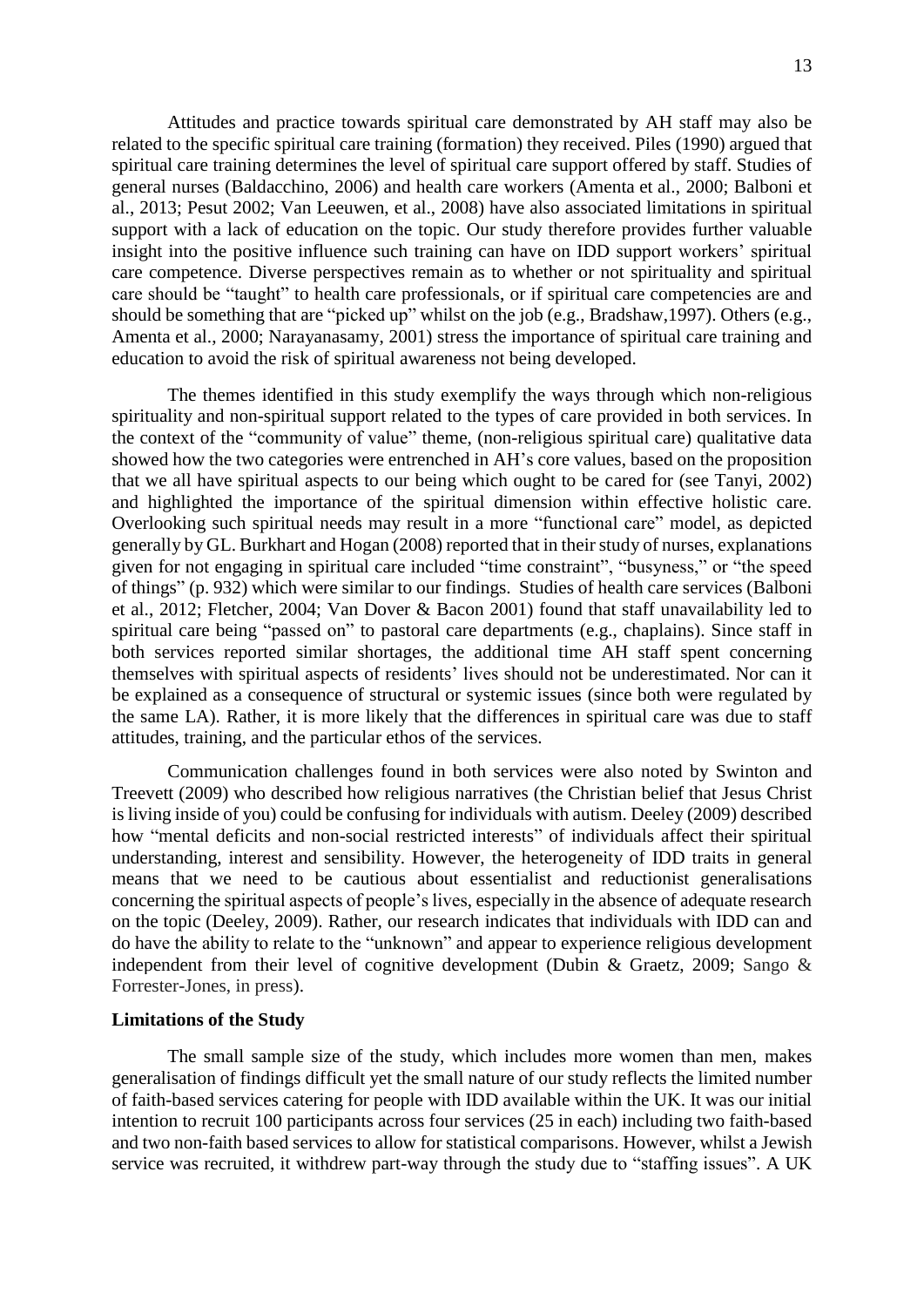Islamic community service for people with IDD was also sought, but personal communications between the authors and this community led to a decision that such a service could only be found outside of the UK (and there was no additional funding to expand our study in this way). On the one hand our findings are therefore arguably restricted in terms of their transferability to other faith-based and non-faith based settings. On the other hand, transferability of our findings were enhanced through the detailed descriptions of the research context and purposeful sampling method (Bitsch, 2005: 85). Since we are only reporting on one situation, those wishing to "transfer" the results of our study to a different context can make their own judgment regarding how sensible the transfer is (Bitsch, 2005:85).

It could be suggested that the Christian belief of the first author (who collected the data and analysed most of it) might have biased the interpretation of findings to positively portray the faith-based service. This risk was resolved by the authors taking descriptive and interpretive validity steps recommended by Maxwell (1992). Descriptive validity relates to the factual accuracy of the researcher's account of data such as observations and interviews. In our study, all interviews were recorded and field notes made after each observation. The recorded interviews were transcribed verbatim; creating an accurate, unbiased account of what respondents said. As regards interpretive validity (how well participants' perspectives rather than the researcher's perspective are understood, described and represented), the first author was able to approach the thematic analysis process with knowledge of each interviewee's vocal inflections, speech modulation and in some cases body languages since she transcribed all of the interviews, thereby enabling a correct understanding and description of each participant's perspective. In subsequent analyses, interpretive validity was ensured by staying close to the transcripts at all times and grounding interpretations in direct quotes and phrases capturing respondents' words.

Finally, the study was non-experimental (with no randomised participants or services and no control) since the services were purposefully selected for being either stated faith-based or having no stated basis of faith, and staff were approached by the service managers. Nevertheless, the quantitative measures used provided a structure to the research and guided the interview data collection process, with more qualitative methods enabling a "deep-dive" into participant's perspectives. These methods allowed themes to emerge in relation to the notoriously difficult topic area of spirituality.

#### **Conclusions**

The findings presented in this paper suggest that practice changes within care services for people with IDD as regards appropriate spiritual care training and education for staff may help to foster positive spiritual awareness, attitudes and care so as to mediate religious and spiritual experiences of individuals with IDD **in line with their personal desires.**

Recommendations for Practice and Research:

- We advocate that spiritual care is incorporated into health and social care professionals' training and education, especially given the recent Care Act (2014) which advocates the need for individuals' beliefs to be recognised and respected **where appropriate.**
- Mindful that our study was restricted to an exploration of a Christian faith-based service, we suggest that future studies should explore services operating from different religious backgrounds as a logical extension of our research.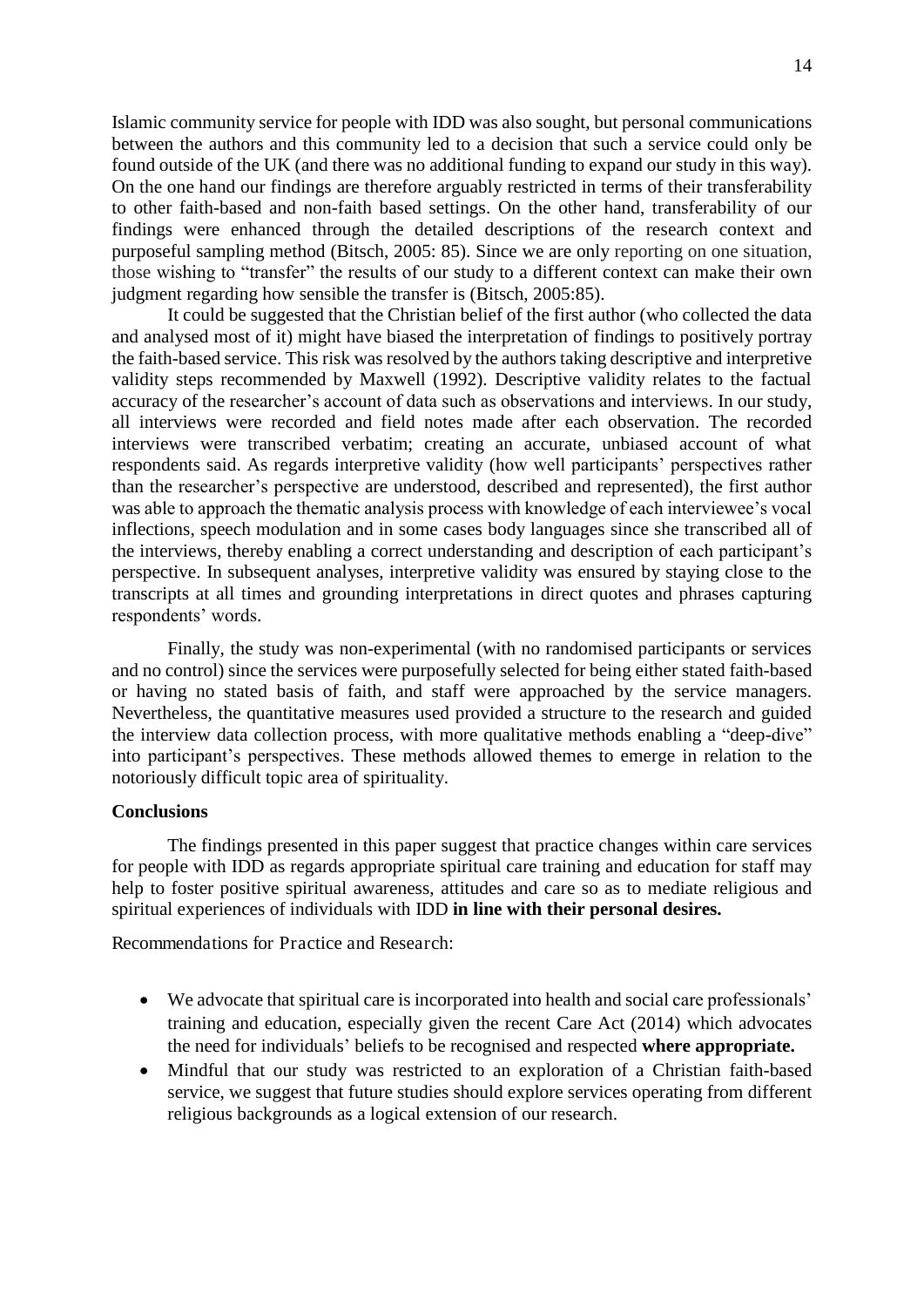#### **References**

- Amenta, M., Highfield, M., & Taylor, E. J. (1994). Attitudes and beliefs regarding spiritual care: A survey of cancer nurses. Cancer Nursing, 17, 479-487. Retrieved from http://journals.lww.com/cancernursingonline/pages/default.aspx
- Amenta, M., Highfield, M., & Taylor, E. J. (2000). Preparation to Care: The Spiritual Care Education of Oncology and Hospice Nurses. Journal of Hospice & Palliative Nursing, 2, 53-63. Retrieved from http://journals.lww.com/jhpn/pages/default.aspx
- Argyle, M., & Beit-Hallahmi, B. (1975). The social psychology of religion. London: Routledge.
- Baker, D.C. (2003). Studies of the inner life: the impact of spirituality on quality of life. Quality of Life Research, 12, 51-7. Retrieved from https://www.ebscohost.com/
- Balboni, M. J., Sullivan, A., Amobi, A., Phelps, A. C., Gorman, D. P., Zollfrank, A., Peteet, J.R., Prigerson, H.G., VanderWeele, T.J., & Balboni, T. A. (2013). "Why is spiritual care infrequent at the end of life? Spiritual care perceptions among patients, nurses, and physicians and the role of training." Journal of Clinical Oncology, 31, 461-467. doi: 10.1200/JCO.2012.44.6443
- Baldacchino, D. R. (2006). Nursing competencies for spiritual care. Journal of Clinical Nursing, 15, 885-896. doi: 10.1111/j.1365-2702.2006.01643.x
- Bassett, R. L., Perry, K., Repaso, R., Silver, E., & Welch, T. (1994). Perceptions of God among persons with mental retardation: A research note. Journal of Psychology and Theology, 22, 45–49. Retrieved from https://www.ebscohost.com/
- Bradshaw, A. (1997). Teaching spiritual care to nurses: an alternative approach. International Journal of Palliative Nursing, 3 , 51-57. Retrieved from https://www.ebscohost.com/
- Braun, V., & Clarke, V. (2006). Using thematic analysis in psychology. Qualitative Research in Psychology, 3, 77-101. doi: 10.1191/1478088706qp063oa
- Burkhart, L., & Hogan, N. (2008). An experiential theory of spiritual care in nursing practice. Qualitative Health Research, 18, 928-938. doi: 10.1177/1049732308318027
- Care Act. (2014), c. 23. Retrieved from http://www.legislation.gov.uk/ukpga/2014/23/enacted
- Cohen, S., Underwood, L. G., & Gottlieb, B. H. (Eds.). (2000). Social support measurement and intervention: A guide for health and social scientists. Oxford University Press.
- **Cortina, J. M. (1993). What is coefficient alpha? An examination of theory and applications. Journal of Applied Psychology, 78, 98–104. doi: 10.1037/0021- 9010.78.1.98**
- Creswell, J., Klassen, A., Plano Clark, V., & Smith, K. (2011). Best practice for mixed methods research in the health sciences. Bethesda, MD: Office of Behavioral and Social Sciences Research, National Institutes of Health. Retrieved from https://tigger.uic.edu/jaddams/college/business\_office/Research/Best\_Practices\_for\_ Mixed\_Methods\_Research.pdf
- Deeley, Q. (2009). Cognitive style, spirituality, and religious understanding: The case of autism. Journal of Religion, Disability & Health, 13, 77-82. doi: 10.1080/15228960802581479
- Dubin, N., & Graetz, J. E. (2009). Through a different lens: spirituality in the lives of individuals with Asperger's syndrome. Journal of Religion, Disability & Health, 13, 29-39. doi: 10.1080/15228960802505213
- Emerson, E., Robertson, J., Gregory, N., Hatton, C., Kessissoglou, S., Hallam, A., ... & Netten, A. (2000). Quality and costs of community-based residential supports, village communities, and residential campuses in the United Kingdom. American Journal on Mental Retardation, 105, 81-102. Retrieved From: www.scholar-google-co-uk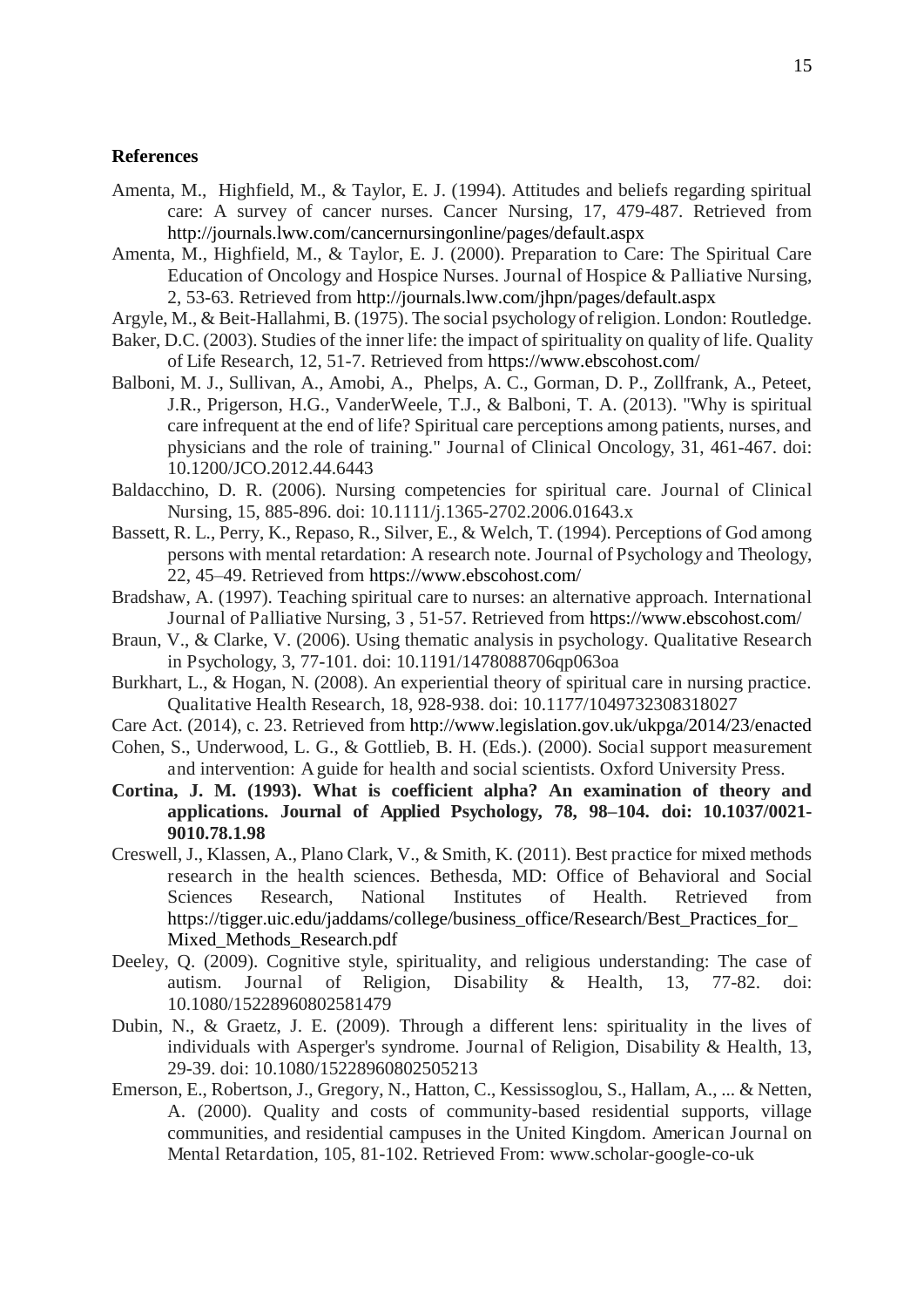- Fletcher, C. E. (2004). Health care providers' perceptions of spirituality while caring for veterans. Qualitative Health Research, 14, 546-561.doi: 10.1177/1049732303262509 Kingsley Publishers.
- Forrester-Jones, R. (2013). The road barely taken: Funerals, and people with intellectual disabilities. Journal of Applied Research in Intellectual Disabilities, 26, 243-256. doi: 10.1111/jar.12022
- Forrester-Jones, R. (2014). Loss and people with autism. In Read, S. (Ed) Supporting People with Intellectual Disabilities Experiencing Loss and Bereavement, London, Jessica
- Forrester-Jones, R., Carpenter, J., Coolen-Schrijner, P., Cambridge, P., Tate, A., Beecham, J., ... & Wooff, D. (2006). The social networks of people with intellectual disability living in the community 12 years after resettlement from long-stay hospitals. Journal of Applied Research in Intellectual Disabilities, 19, 285-295. doi: 10.1111/j.1468- 3148.2006.00263.x
- Gaventa, W. (1993). Gift and call: recovering the spiritual foundations of friendships. In A. Amado (Ed.) Friendships and community connections between people with and without developmental disabilities. (pp. 41-66). Baltimore: Brookes.
- Hill, P.C., Pargament, K.I., Hood, R.W., McCullough, J.P., Swyers, D.B., Larson, D.B., & Zinnbauer, B.J. (2000). Conceptualizing Religion and Spirituality: Points of Commonality, Points of Departure. Journal for the Theory of Social Behaviours, 30, 51-77. doi: 10.1111/1468-5914.00119
- Koenig, H. G. (2010). Spirituality and mental health. International Journal of Applied
- Psychoanalytic Studies, 7, 116-122.
- Loynes, B., & O'Hara, J. (2015). How can mental health clinicians, working in intellectual disability services, meet the spiritual needs of their service users? Advances in Mental Health and Intellectual Disabilities, 9, 9-18. doi: 10.1108/AMHID-10-2014-0035
- Maxwell, J. (1992). Understanding and validity in qualitative research. Harvard Educational Review, 62, 279-301. Retrieved From: http://www.msuedtechsandbox.com/hybridphd/wpcontent/uploads/2010/06/maxwell9 2.pdf
- McEvoy, J., MacHale, R., & Tierney, E. (2012). Concept of death and perceptions of bereavement in adults with intellectual disabilities. Journal of Intellectual Disability Research, 56, 191-203. doi: 10.1111/j.1365-2788.2011.01456.x
- Minton, C. A., & Dodder, R. A. (2003). Participation in religious services by people with developmental disabilities. Mental Retardation, 41, 430-439 doi: 10.1352/0047- 6765(2003)41<430:PIRSBP>2.0.CO;2
- Musgrave, C. F., & McFarlane, E. A. (2003). Oncology and oncology nurses' spiritual wellbeing and attitudes toward spiritual care: a literature review. In Oncology Nursing Forum, 30, 523-527. doi: 10.1188/03.ONF.523-527
- Narayanasamy, A. (2001). Spiritual care: A practical guide for nurses and health care practitioners. 2nd Edition. Quay Publishing, Wiltshire.
- Narayanasamy, A. (2007). Palliative care and spirituality. Indian Journal of Palliative Care, 13, 32.doi: 10.4103/0973-1075.38897
- Narayanasamy, A., & Owens, J. (2001). A critical incident study of nurses' responses to the spiritual needs of their patients. Journal of Advanced Nursing, 33, 446-455.doi: 10.1046/j.1365-2648.2001.01690.x
- Narayanasamy, A., Gates, B., & Swinton, J. (2002). Spirituality and learning disabilities: a qualitative study. British Journal of Nursing, 11, 948-957.doi: 10.12968/bjon.2002.11.14.10467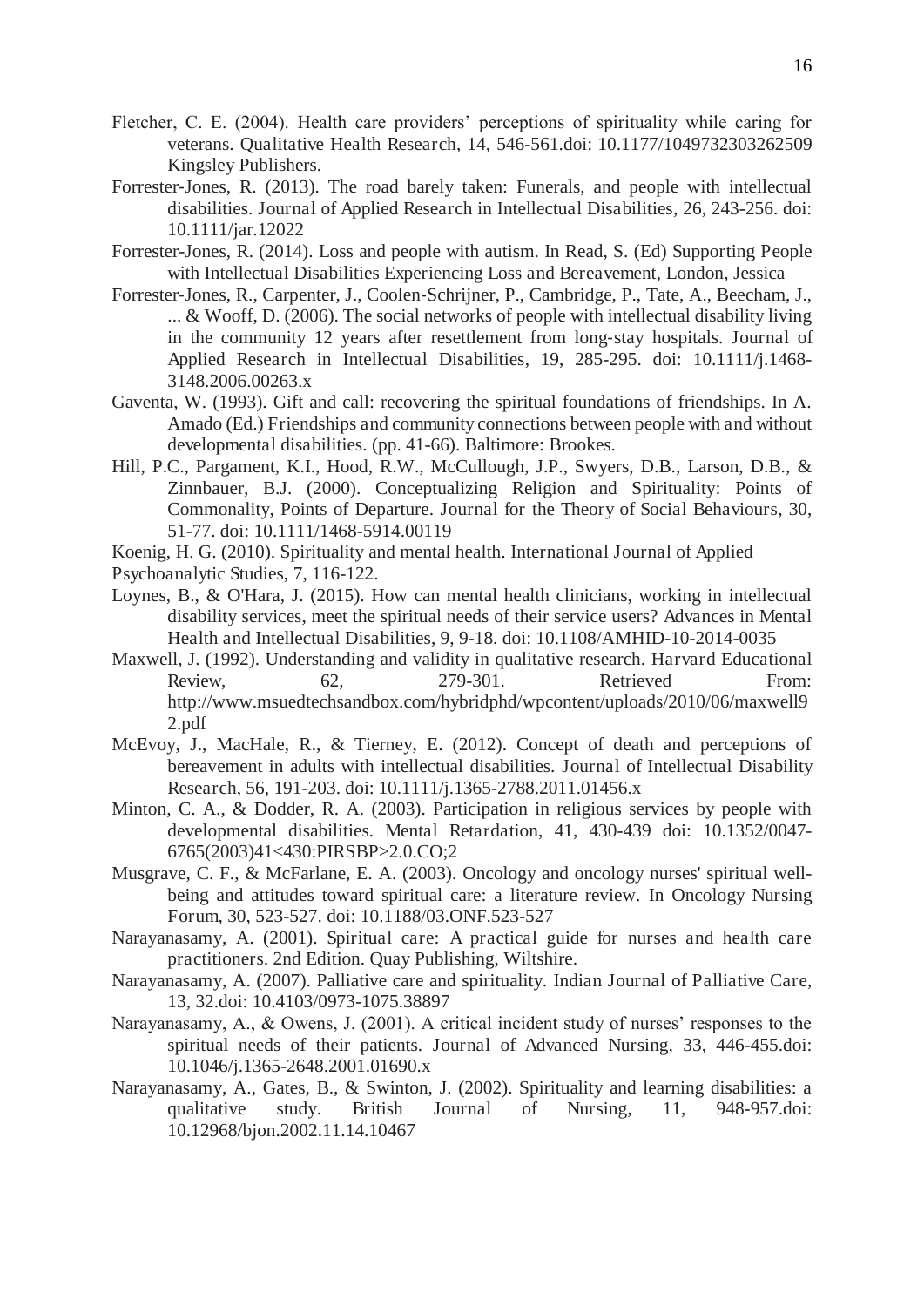- Narayanasamy, A., Clissett, P., Parumal, L., Thompson, D., Annasamy, S., & Edge, R. (2004). Responses to the spiritual needs of older people. Journal of Advanced Nursing, 48, 6- 16.
- Nunnally, J. C. (1978). Psychometric Theory (2nd Edit.) McGraw-Hill. Hillsdale, NJ.
- Pesut, B. (2002). The development of nursing students' spirituality and spiritual care-giving. Nurse Education Today, 22, 128-135.doi: 10.1054/nedt.2001.0664
- Piles, C. L. (1990). Providing spiritual care. Nurse Educator, 15, 36-41. Retrieved from http://journals.lww.com/nurseeducatoronline/pages/default.aspx
- QSR International. (2012). NVivo 10 (Version 10) [Computer software]. Doncaster, Australia QSR International Pty Ltd.
- Ross, L. (1994). Spiritual aspects of nursing. Journal of Advanced Nursing, 19, 439–447. doi: 10.1111/1365-2648.ep8537606
- Ross, L. (1995). The spiritual dimension: its importance to patients' health, well-being and quality of life and its implications for nursing practice. International Journal of Nursing Studies, 32, 457-468. doi: 10.1016/0020-7489(95)00007-K
- Sandelowski, M. (2000). Focus on research methods-whatever happened to qualitative description? Research in Nursing and Health, 23, 334-340. doi: 10.1002/1098- 240X(200008)23:4<334
- Sango, P. N., & Forrester-Jones, R. (2014). Spirituality and learning disability: a review of UK Government guidance. Tizard Learning Disability Review, 19, 170-177. doi: 10.1108/TLDR-01-2014-0005
- Santos, J. R. A. (1999). Cronbach's alpha: A tool for assessing the reliability of scales. Journal of Extension, 37, 1-5.
- Sango, P.N., & Forrester-Jones, R. (in press). Spirituality and social networks of people with Intellectual and Developmental Disability. Journal of Intellectual & Developmental Disability. doi: 10.3109/13668250.2017.1310820
- Shogren, K. A., & Rye, M. S. (2005). Religion and individuals with intellectual disabilities: An exploratory study of self-reported perspectives. Journal of Religion, Disability & Health, 9, 29-53. doi: 10.1300/J095v09n01\_03
- Soeken, K. L., & Carson, V. J. (1986). Study measures nurses' attitudes about providing spiritual care. Health Progress, 67, 52-55. Retrieved from https://www.chausa.org/publications/health-progress/current-issue
- Stranahan, S. (2001). Spiritual perception, attitudes about spiritual care, and spiritual care practices among nurse practitioners. Western Journal of Nursing Research, 23, 90-104. doi: 10.1177/01939450122044970
- Stancliffe, R. J., Wiese, M. Y., Read, S., Jeltes, G., & Clayton, J. M. (2016). Knowing, planning for and fearing death: Do adults with intellectual disability and disability staff differ?. Research in Developmental Disabilities, 49, 47-59. doi:10.1016/j.ridd.2015.11.016
- Swinton, J. (1997). Restoring the image: Spirituality, faith, and cognitive disability. Journal of Religion and Health, 36, 21-28. Retrieved from https://www.ebscohost.com/
- Swinton, J. (2001). 'A Space to Listen: Meeting the spiritual needs of people with learning disabilities'. A report commissioned by the Shirley Foundation in conjunction with the Learning Disabilities Foundation, London.
- Swinton, J. (2002). Spirituality and the Lives of People with Learning Disabilities. Tizard Learning Disability Review, 7, 29-35. doi: 10.1108/13595474200200037
- Swinton, J., & Trevett, C. (2009). Religion and autism: initiating an interdisciplinary conversation. Journal of Religion, Disability & Health, 13, 2-6. doi: 10.1080/15228960802606193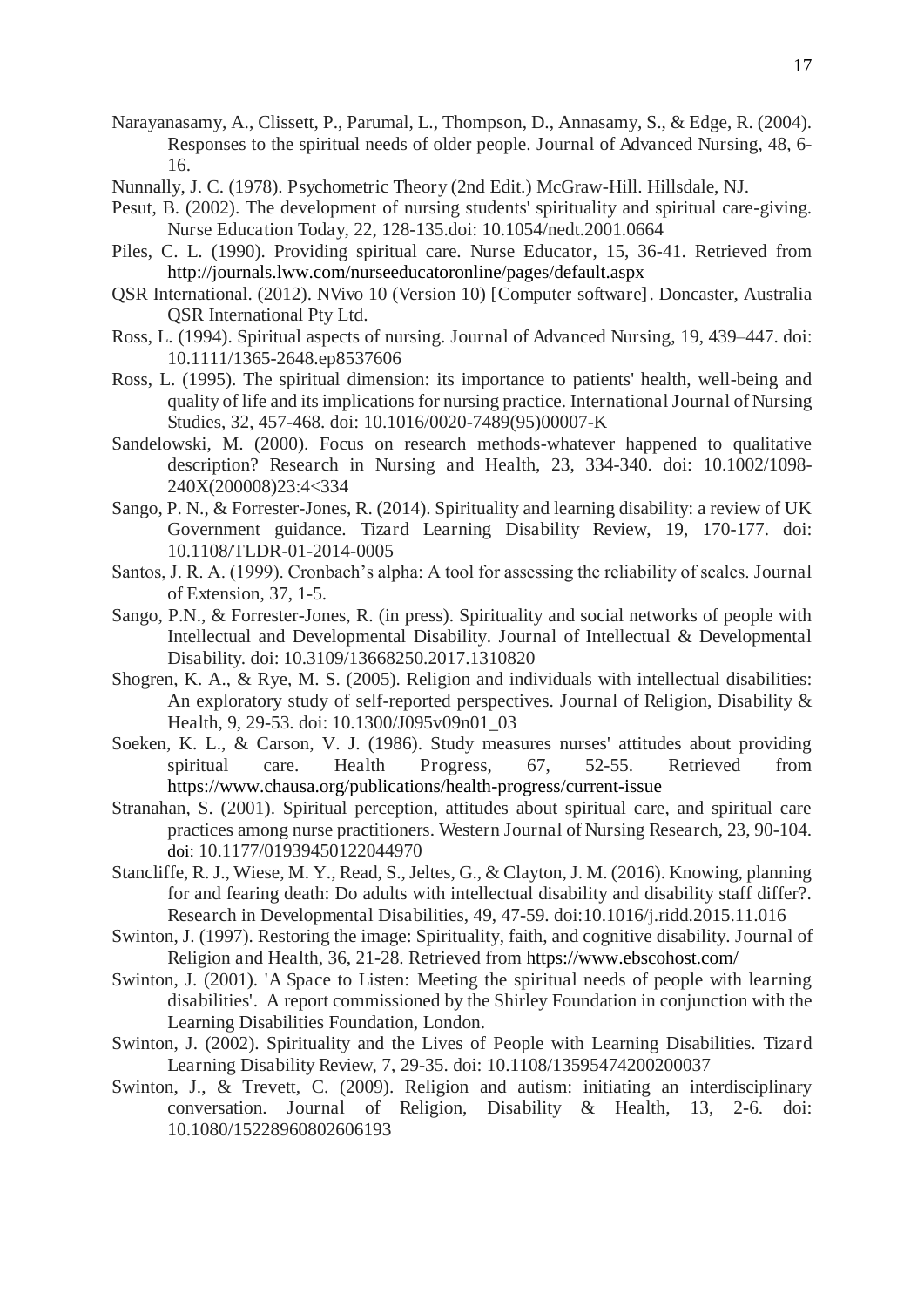- Tanyi, R. A. (2002). Towards clarification of the meaning of spirituality. Journal of Advanced Nursing, 39, 500-509. doi: 10.1046/j.1365-2648.2002.02315.x
- Tashakkori, A., & Teddlie, C. (1998). Mixed methodology: Combining qualitative and quantitative approaches. Thousand Oaks, CA: Sage Publications.
- Turner, S., Hatton, C., Shah, R., Stansfield, J., & Rahim, N. (2004). Religious Expression amongst Adults with Intellectual Disabilities. Journal of Applied Research in Intellectual Disabilities, 17, 161-171. doi: 10.1111/j.1468-3148.2004.00192.x
- Vance, D. L. (2001). Nurses' attitudes towards spirituality and patient care. Medsurg Nursing, 10, 264-268. Retrieved from https://www.ebscohost.com/
- Van Dover, L. J., & Bacon, J. M. (2001). Spiritual care in nursing practice: a close-up view. In Nursing Forum, 36, 18-30. doi: 10.1111/j.1744-6198.2001.tb00245.x
- Van Leeuwen, V. R, Tiesinga, L.J., Jochemasen, H. & Post, D. (2007) 'Aspects of spirituality concerning illness'. Scandinavian Journal of Caring Science, 21, 482-489. doi: 10.1111/j.1471-6712.2007.00502.x
- Van Leeuwen, R., Tiesinga, L. J., Middel, B., Post, D., & Jochemsen, H. (2008). The effectiveness of an educational programme for nursing students on developing competence in the provision of spiritual care. Journal of Clinical Nursing, 17, 2768- 2781. doi: 10.1111/j.1365-2702.2008.02366.x
- Watts, G. (2011). Intellectual disability and spiritual development. Journal of Intellectual and Developmental Disability, 36, 238-245. doi:10.3109/13668250.2011.617731
- Wiese, M., Stancliffe, R. J., Read, S., Jeltes, G., & Clayton, J. M. (2015). Learning about dying, death, and end-of-life planning: Current issues informing future actions. Journal of Intellectual and Developmental Disability, 40, 230-235. doi10.3109/13668250.2014.998183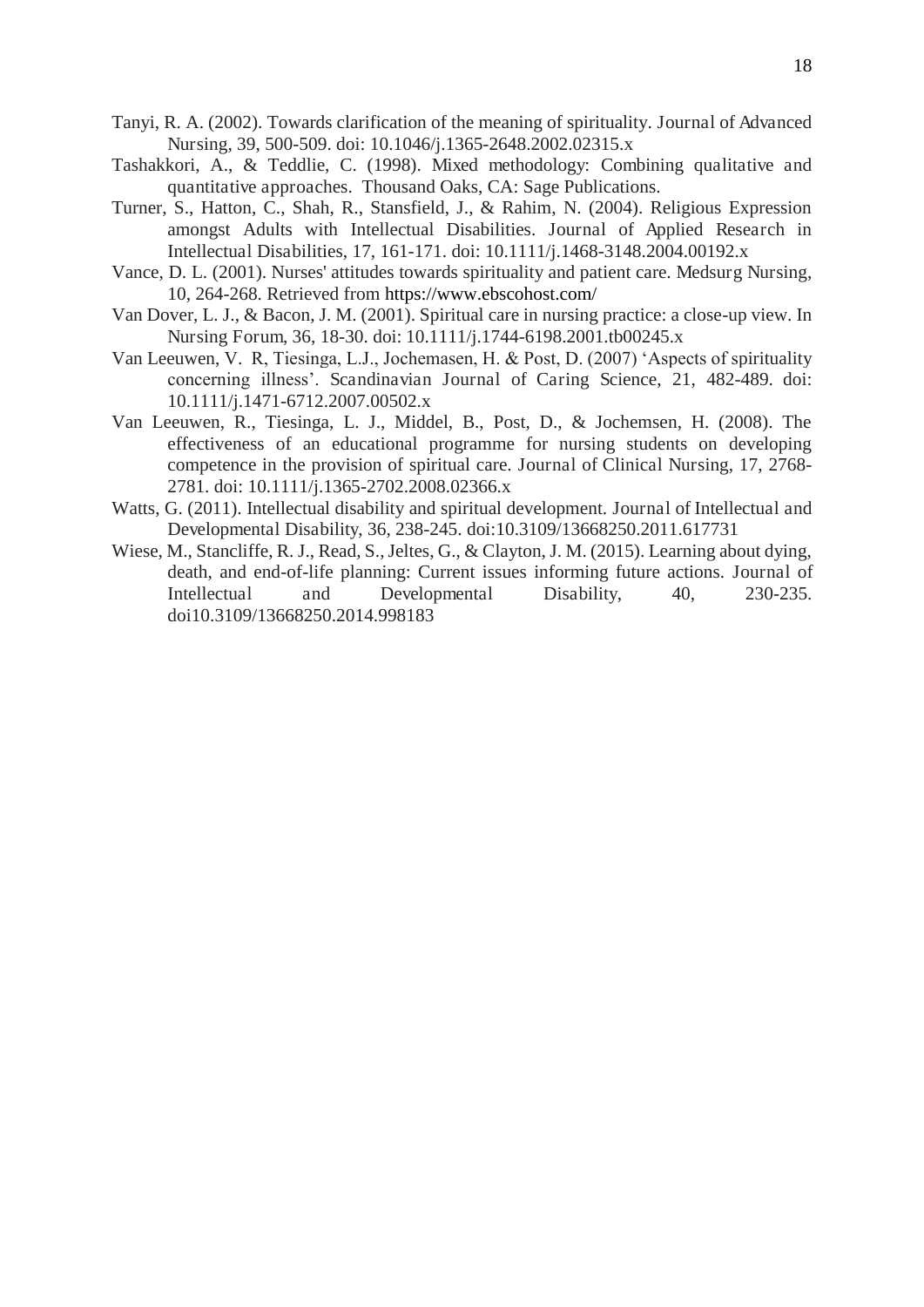**Acknowledgements:** 

**The authors would like to thank Professor Michael Calnan for commenting on this paper.**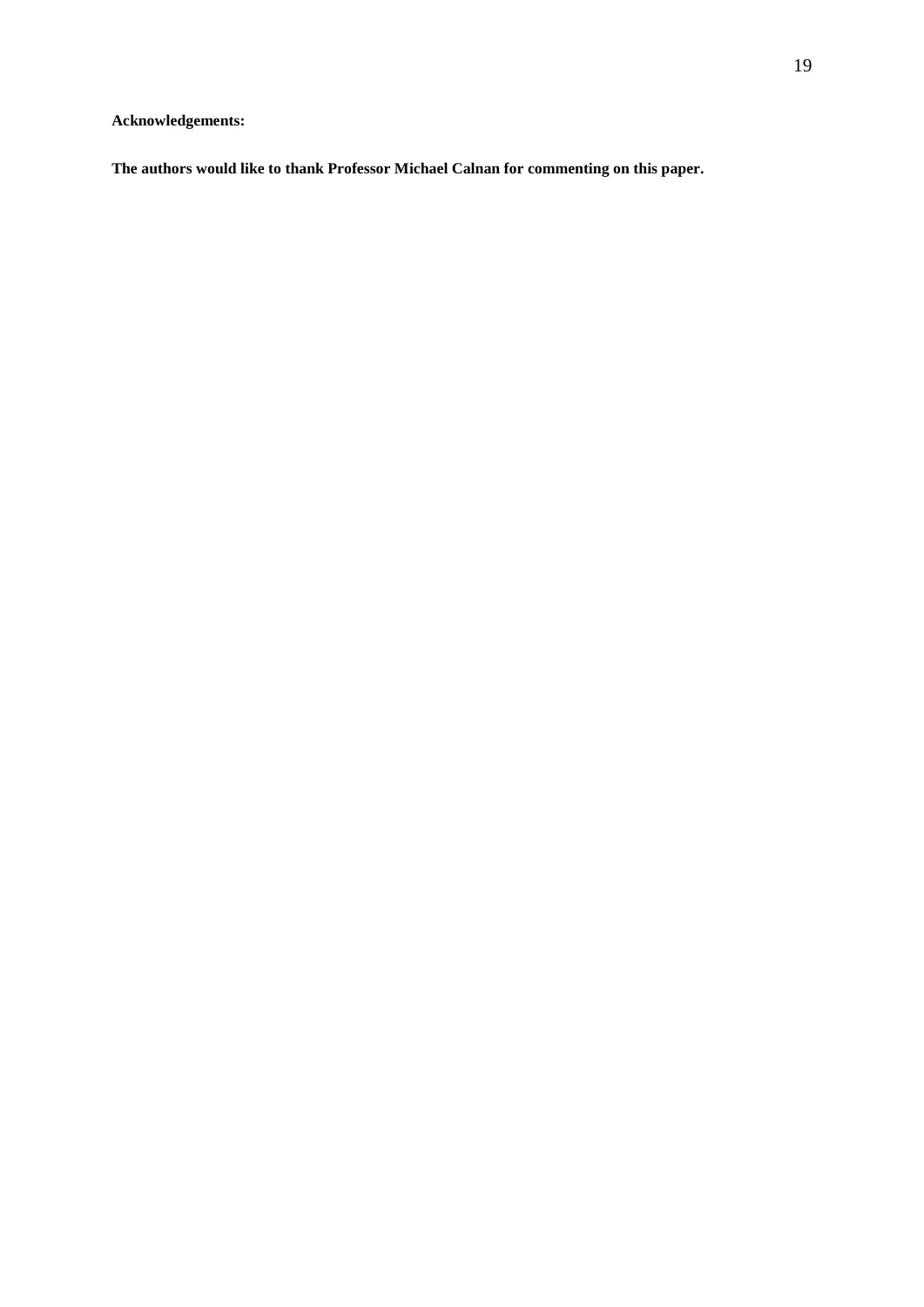#### **Figures**

# Non-religious Spirituality Religious Spirituality (Belief - Social practice) (Belief + Social practice) Transcendence Spirituality (Belief in Supernatural) Connection/ Meaning, Relationship Purpose

#### **Figure 1. Multidimensional working definition of spirituality**

Figure 1 is from the first author's doctoral dissertation: Sango, P. N. (2016). Spirituality and People with Intellectual Disabilities: Comparing the Significance of Spirituality in Faith and Non-Faith Based Care Services (Doctoral dissertation, University of Kent).